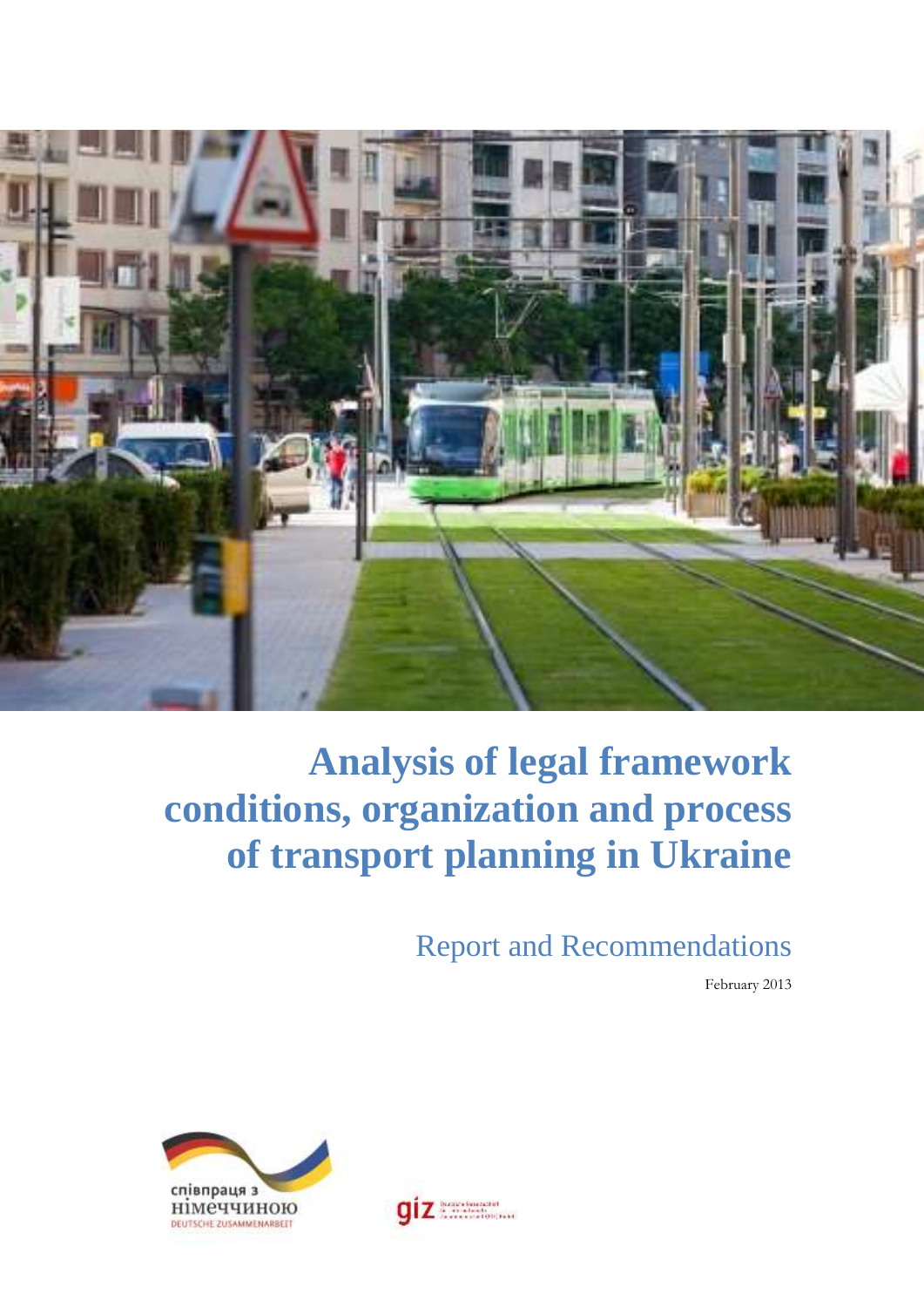| 1.               |                                                                                                |  |
|------------------|------------------------------------------------------------------------------------------------|--|
|                  | PART I THE LEGAL FRAMEWORK FOR URBAN PLANNING AND URBAN MOBILITY PLANNING 4                    |  |
| 1                | THE REGULATORY LEGAL AND ADMINISTRATIVE FRAMEWORK FOR URBAN PLANNING AND URBAN MOBILITY        |  |
|                  |                                                                                                |  |
| 2                |                                                                                                |  |
| 2.1              |                                                                                                |  |
| $2.2^{\circ}$    | THE PROCESS AND CONTENT OF DOCUMENTS FOR URBAN PLANNING AND URBAN MOBILITY PLANNING6           |  |
| 2.3              |                                                                                                |  |
| 2.3.1            | THE TASKS AND REQUIREMENTS TO THE CONTENT OF COMPLEX TRANSPORT SCHEMES 7                       |  |
| 2.3.2            |                                                                                                |  |
| 2.3.3            |                                                                                                |  |
| 2.3.4            | THE PROCEDURE OF APPROVAL AND ADOPTION OF COMPLEX TRANSPORT SCHEMES 9                          |  |
| 2.3.5            |                                                                                                |  |
| 2.3.6            |                                                                                                |  |
| 3                | DESIGN INSTITUTES IN THE SPHERE OF URBAN PLANNING AND URBAN MOBILITY PLANNING  10              |  |
| 3.1              | THE PRECONDITIONS FOR THE ELABORATION OF URBAN PLANNING DOCUMENTATION 11                       |  |
| 4                |                                                                                                |  |
| 5                |                                                                                                |  |
|                  | PART II URBAN MOBILITY PLANNING IN UKRAINIAN CITIES: KYIV, LVIV, KHARKIV, DONETSK 15           |  |
| 1.               |                                                                                                |  |
| 1.1              | THE BASIC DOCUMENTS IN THE SPHERE OF URBAN PLANNING AND URBAN MOBILITY PLANNING15              |  |
| $1.2^{\circ}$    | COOPERATION WITH RESEARCH INSTITUTIONS AND INDEPENDENT CONSULTANTS 16                          |  |
| 1.3              | DESIGN INSTITUTES IN THE SPHERE OF URBAN PLANNING AND MOBILITY PLANNING 17                     |  |
| 2.               |                                                                                                |  |
| 2.1              | THE BASIC DOCUMENTS IN THE SPHERE OF URBAN PLANNING AND URBAN MOBILITY PLANNING17              |  |
| 2.2              |                                                                                                |  |
| 2.3              |                                                                                                |  |
| 3.               |                                                                                                |  |
| 3.1              | THE BASIC DOCUMENTS IN THE SPHERE OF URBAN PLANNING AND MOBILITY PLANNING 19                   |  |
| 3.2              |                                                                                                |  |
| 3.3 <sub>1</sub> |                                                                                                |  |
| 4.               |                                                                                                |  |
| 4.1              | THE BASIC DOCUMENTS IN THE SPHERE OF URBAN PLANNING AND MOBILITY PLANNING 22                   |  |
| 4.2              |                                                                                                |  |
| 4.3              | DESIGN INSTITUTES IN THE SPHERE OF URBAN PLANNING AND MOBILITY PLANNING  24                    |  |
|                  |                                                                                                |  |
|                  | Annex 1. Legislative acts regulating urban development and mobility planning in Ukraine 26     |  |
|                  |                                                                                                |  |
|                  | Annex 3. Approximate list of questions for the experts in the field of transport planning:  30 |  |
|                  |                                                                                                |  |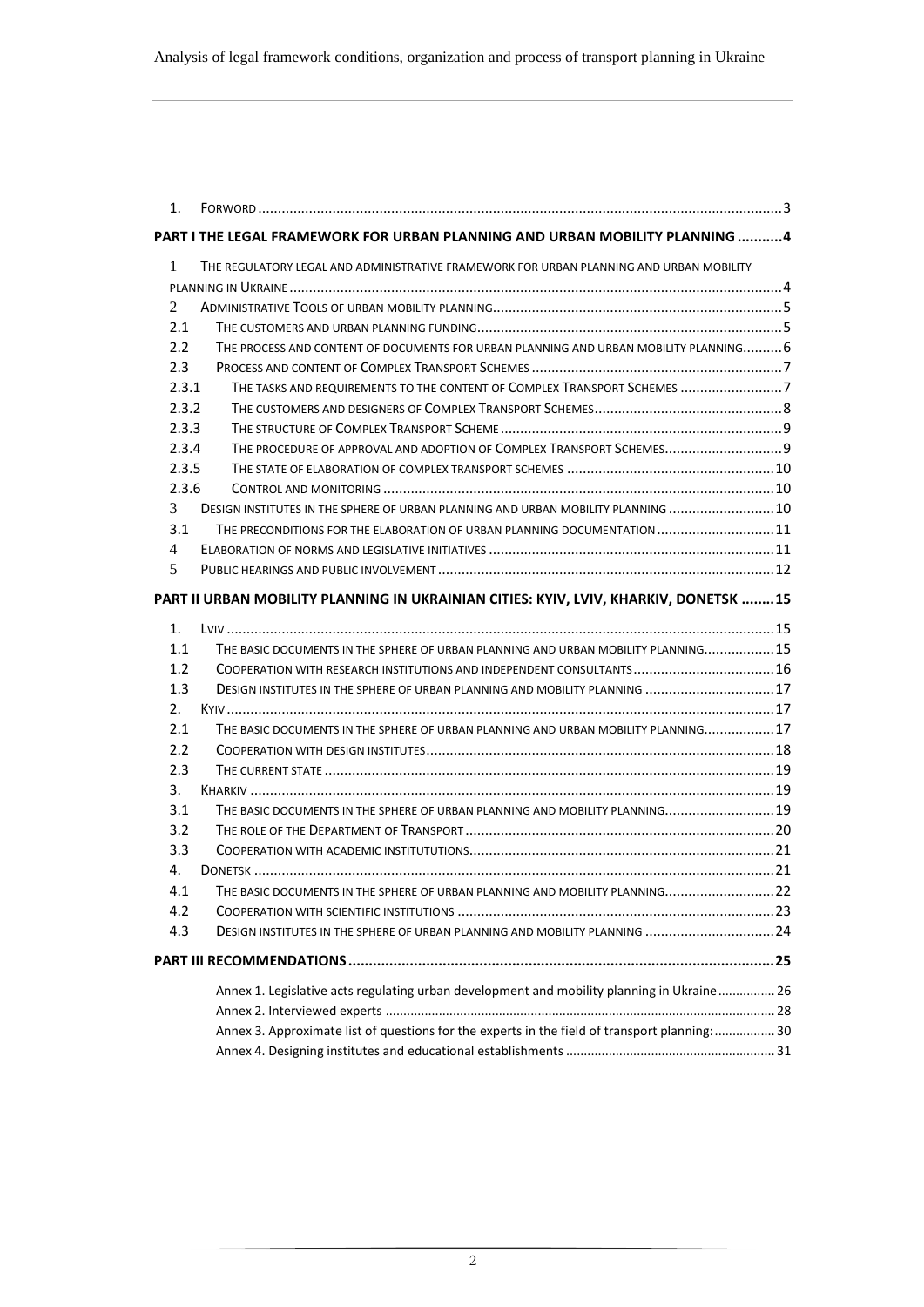## <span id="page-2-0"></span>**1. Forword**

This analysis was done in October and November 2012 by Dreberis on behalf of GIZ. The goal of the study is to get an overview on the status of sustainable urban mobility planning in Ukraine. The European Commission's Action Plan on Urban Mobility calls for an increase in the take-up of Sustainable Urban Mobility Plans in Europe.

Sustainable Urban Mobility Plans define a set of interrelated measures designed to satisfy the mobility needs of people and businesses today and tomorrow. They are the result of an integrated planning approach and address all modes and forms of transport in cities and their surrounding area.

Different approaches to sustainable urban mobility planning exist throughout Europe. While some countries, such as France and the UK, may be considered forerunners, Sustainable Urban Mobility Plans are a new or yet unknown planning tool in other parts of the EU.

The strength of Sustainable Urban Mobility Plans is that they build on existing planning activities. This website comprehensively informs about Sustainable Urban Mobility Plans and offers new guidelines on how to develop and implement such plans.

Deutsche Gesellschaft für Internationale Zusammenarbeit (GIZ) GmbH has supported the four Ukrainian EURO 2012 Host Cities Lviv, Kyiv, Kharkiv and Donetsk in their preparation for mobility plans. This project is now extended. Until 2014 it will support the cities in mobility planning, transferring know how on international best practice and seek to develop capacities and build knowledge platforms in modern urban mobility management.

Our acknowledgement goes to the company Dreberis,

Mathias Brandt

Project Director

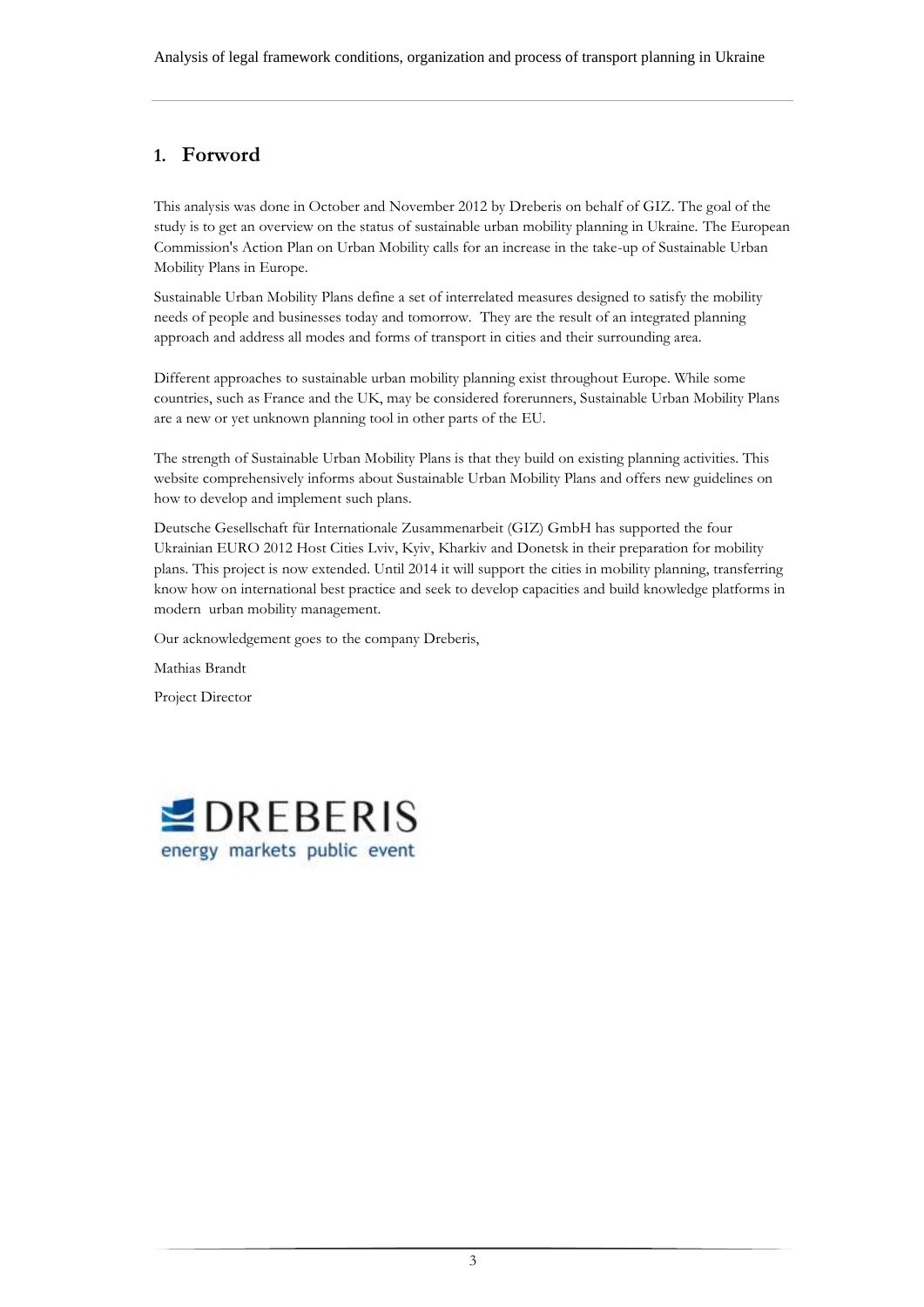# <span id="page-3-0"></span>Part I: The legal framework for urban planning and urban mobility planning

# <span id="page-3-1"></span>**1 The regulatory legal and administrative framework for urban planning and urban mobility planning in Ukraine**

The notion of mobility is not available in the Ukrainian legislation, and the very process of urban mobility planning in Ukraine is closely connected to urban development planning and the process of elaboration and approval of urban planning documentation in general.

Urban development planning and therby urban mobility planning in Ukraine are regulated by a number of norms laws and by-laws. Among the laws there should primarily be pointed out the Law of Ukraine "On Regulation of Urban Planning", "On the Fundamentals of Urban Planning", "On Transport", "On Road Traffic", "On Environmental Protection" (please see also Annex 1). Also there are important requirements of by-laws and current regulatory and instructive documents, in particular: DBN (State Construction Norms) 360-92\* "Urban planning. Planning and Development of Urban and Rural Settlements" 1 . Elaboration, content and approval of Complex Transport Schemes are regulated by special norms DBN B 1-2-95. Composition, Content, Procedure of Elaboration, Approval and Adoption of Complex Transport Schemes for the Cities of Ukraine. (Full list of legal acts, acts regulating mobility planning and requirements that have to be taken into account are available in the Annex 1.).

Those legal acts are mandatory for state bodies, local self-government bodies, institutions, companies and organizations regardless of subordination and forms of ownership, public associations and individual persons designing city transport systems.

The Urban planning Code of Ukraine has also been elaborated, and on June 9, 2010 it was taken by the Supreme Council of Ukraine as the basis, however, it has not yet been approved. In fact, this law should be the main document and a basic law for urban development planning in the future. Up to now mobility planning is not properly addressed in this law, and fe. transport masterplans do not belong to the obligatory urban development documentation.

The composition, content, procedure of elaboration, adoption and approval of project documents in traffic management are determined by the "Temporary Norms of Designing Traffic Management Schemes in the Cities of Ukraine". К., 1990. For cities with over 250 thousand residents DBN 360-92. "Urban planning. Planning and Development of Urban and Rural Settlements" recommends elaborating Complex Schemes for All Modes of Public Transport. Also, it is allowed to elaborate such schemes in case any serious transport problems arise in the cities with the number of residents from 100 to 250 thousand people (p.7.38).

According to the new **Law on Urban planning and Urban planning Activity (2011)** detailed territory plans are elaborated under master plans as well as zoning plans (earlier called development plans), which specify provisions of the master plan.

j

*<sup>1</sup> This norm was amended under DBN 360-92 in 2011, in particular, section VII Transport. The amendments came into effect in 2011.*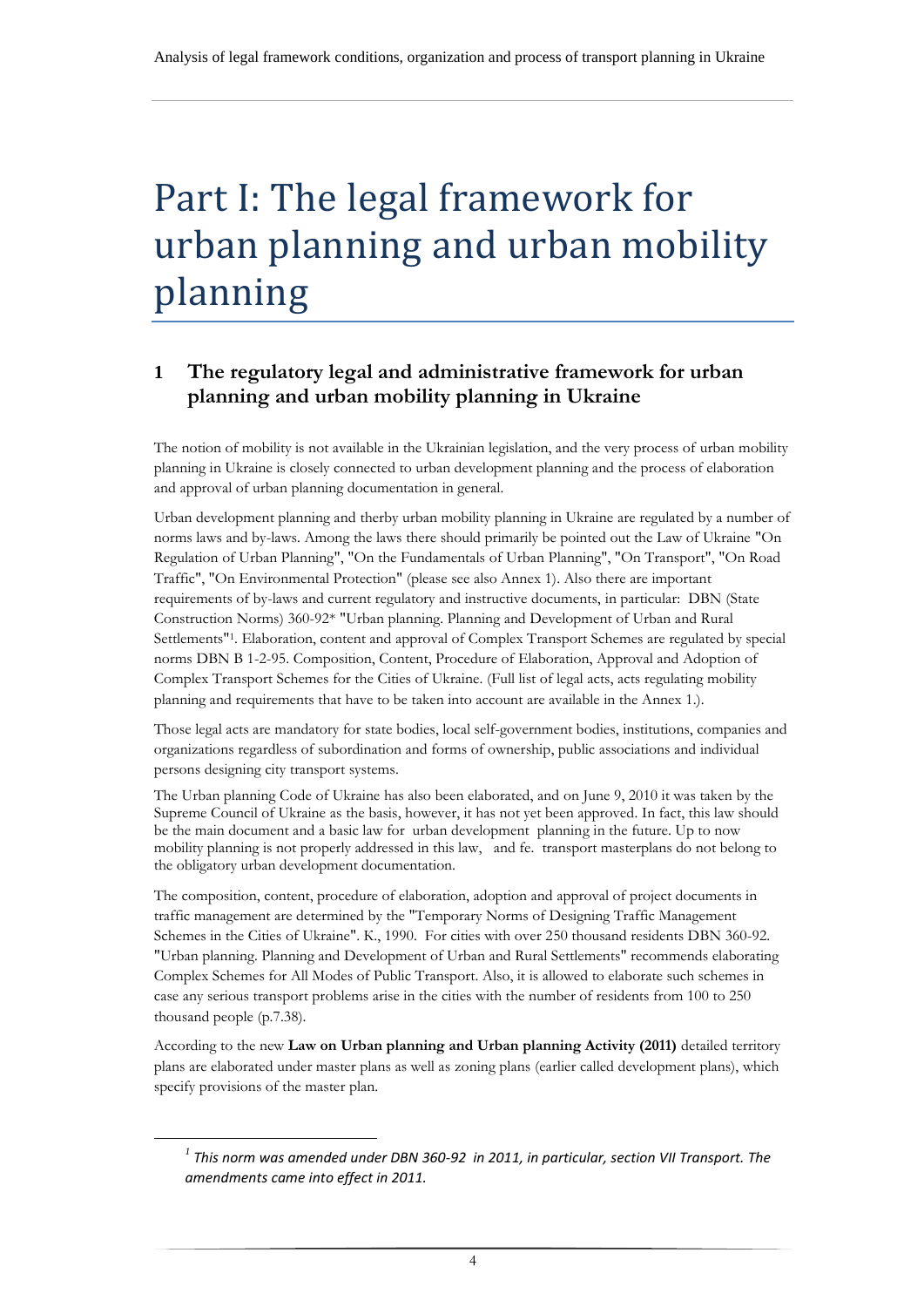Under Order of the Ministry of Regional Development, Construction, Housing Services and Utilities of Ukraine "On Approval of the Procedure of Urban planning Document Elaboration" No. 290 dated November 16, 2011 decision on elaboration of the master plan, territory zoning plan, detailed plan of the territory located within an inhabited settlement as well as amendment of the present urban planning documents are passed by the village, urban village, city council. In case the relevant territory is located beyond the inhabited settlement, decisions are passed by the corresponding district council, and in case of absence of administrative district – correspondingly, by the Supreme Council of the Autonomous Republic of the Crimea, regional council, Kyiv and Sevastopol City State Administrations.

Executive body of village, urban village, city council, Kyiv and Sevastopol City State Administration acts as a customer for the elaboration of urban planning documents or their amendment within the inhabited settlement.

# <span id="page-4-0"></span>**2 Administrative Tools of urban mobility planning**

The basic documents determining the development of transport infrastructure in Ukrainian cities are **master plans of the cities containing transport sections**. The master plans include schematic and textual information.

Master plans, are usually elaborated mainly by planning institutes or private companies . After their approval through municipüalities special schemes are elaborated for different areas of public administration such as water supply, sewerage, energy supply for green plantations, etc. also including transport schemes or **Complex Transport Schemes** (hereinafter referred to as **Complex Transport**  Schemes, or CTS). Such schemes offer special elaborations for master plan solutions; they are much more detailed and determine the measures and their priority. They regulate transport planning in a much more detailed way than master plans. For instance, explanatory notes to **Complex Transport Schemes** are approximately 10 times larger than explanatory notes to transport sections of master plans. Such detailed plans can be prepared for parts of large inhabited settlements (for instance, for districts, quarters), they are more detailed and are prepared in the scale of 1:2000. The elaboration of Complex Transport Schemes is envisaged for cities with over 100 thousand residents.

In case of absence of CTS for those cities or expiry of their validity as well as for separate cities with a complicated node of outer transport and the number of residents of less than 100 thousand people there can be elaborated **Complex Scheme of Traffic Management** as an independent but aligned to the Materplans document.

# <span id="page-4-1"></span>**2.1 The municipalities and urban planning funding**

Under the Ukrainian legislation the customer determines the sources of funding for the elaboration of urban planning documents and arranges its elaboration.

**Financing** of the elaboration of **transport sections of master plans** and **complex transport schemes** is provided under the Ukrainian legislation from local budgets of local self-government bodies.

The cost of transport sections of master plans according to the pricelist approved by the Ministry of Regional Development of 1990 makes up some 6% of the overall cost of master plan elaboration (Document. Prices of design works for construction. Section 40. Planning and development of inhabited settlements). The prices in the document are indicated in "karbovantsi" (currency in Soviet Union and in Ukraine in the early 90th), however, they are adjusted according to index on a regular basis. The last indexing was made in 2008. Since the total cost of transport sections of master plans makes up just a small per cent, sometimes, in particular for small towns, the budget is insufficient for holding examinations of transport flows that are necessary to elaborate transport sections of master plans.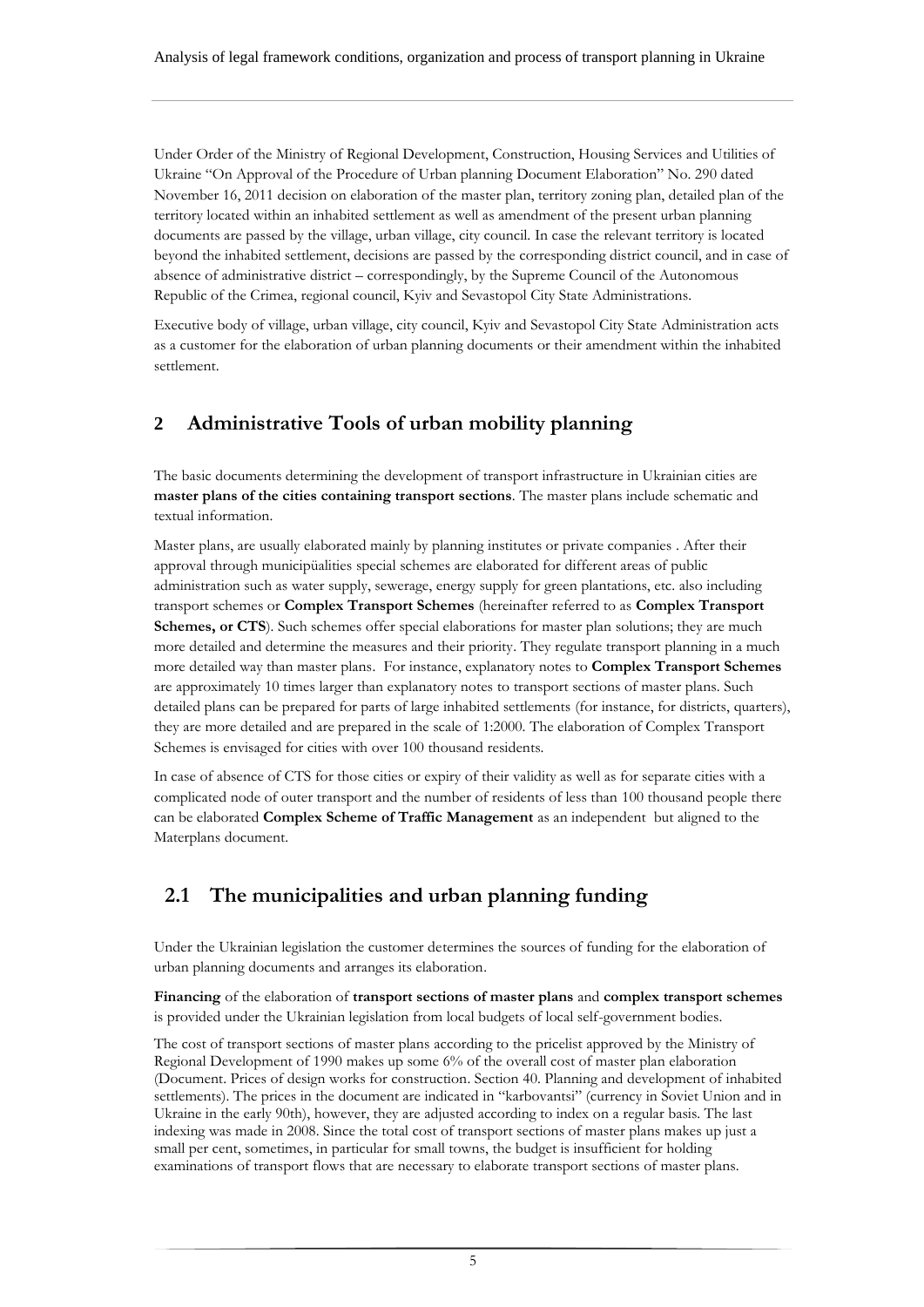Therefore, quite often such examinations are not made, and just the results from other cities are taken or the data are determined by way of expert evaluation. The budget for elaboration of master plan is very small. That's why there are usually no examinations and transport schemes are usually copied from other cities.

When master plans for large cities are prepared, where the cost of services exceed 100 thousand UAH (in the sphere of construction – 300 thousand UAH equals to roughly 30 000 EURO), the tender legislation of Ukraine presupposes a tender. The Ministry of Regional Development, Construction, Housing Services and Utilities of Ukraine tried to raise the bar, providing the explanation that urban planning document designing should be interpreted not as services but as works, for which the limit for tender holding is higher and makes up 1 mln. UAH (about 100 000 EURO). However, that body of executive power cannot officially interpret laws, therefore the situation remained unchanged.

Under the Law of Ukraine "On Regulation of Urban planning Activity" (2011), besides the funds of state and local budgets, also money from other sources not prohibited by legislation can be involved for the elaboration of a zoning plan, detailed territory plan. Thus, funding of the elaboration of detailed territory plans is also allowed to be made by way of raising private funds. That was the way Ukrainian cities took.

Therefore, the city is always the customer for master plans, and it funds their elaboration. At the same time, funding of the elaboration of detailed territory plans and zoning plans is allowed to be made out of private money.

# <span id="page-5-0"></span>**2.2 The process and content of documents for urban planning and urban mobility planning**

The above desctibed legislation presupposes separate stages in the elaboration and approval of master plans:

- 1. Substantiation of the need to elaborate a new master plan or introduce amendments. It is prepared by the Department of Architecture together with Sanitary and Epidemiological Surveillance and environmentalists
- 2. Decision of the session of deputies of local self-government bodies on the need to elaborate a new master plan or introduce amendments
- 3. Allocation of money in the city budget for the preparation and elaboration of the master plan
- 4. Tender announcing and holding (if needed)
- 5. Preparation of draft Master Plan
- 6. Public hearing
- 7. Making project examination (Held by certified experts, and within the examination primarily inspection in terms of compliance of the draft master plan with the current norms and the task set is made)
- 8. Approval at the session of local self-government bodies.

Under DBN B.1.1-15:2012 "**Composition and Content of the Master Plan for an Inhabited Settlement"**, in the requirements for the (?) analytical part of the master plan current state and problems of urban planning development of inhabited settlements are described, including: characteristics of engineering and transport infrastructure of the inhabited settlement, classification of main thoroughfares, roads and their cross-sections, density of street and road network (with indication of this figure separately for each category of main thoroughfares). The analytical part also includes the substantiation and proposals including classification of main streets, roads and their cross-sections, determination of construction (reconstruction) directions for main streets, use of underground space, construction of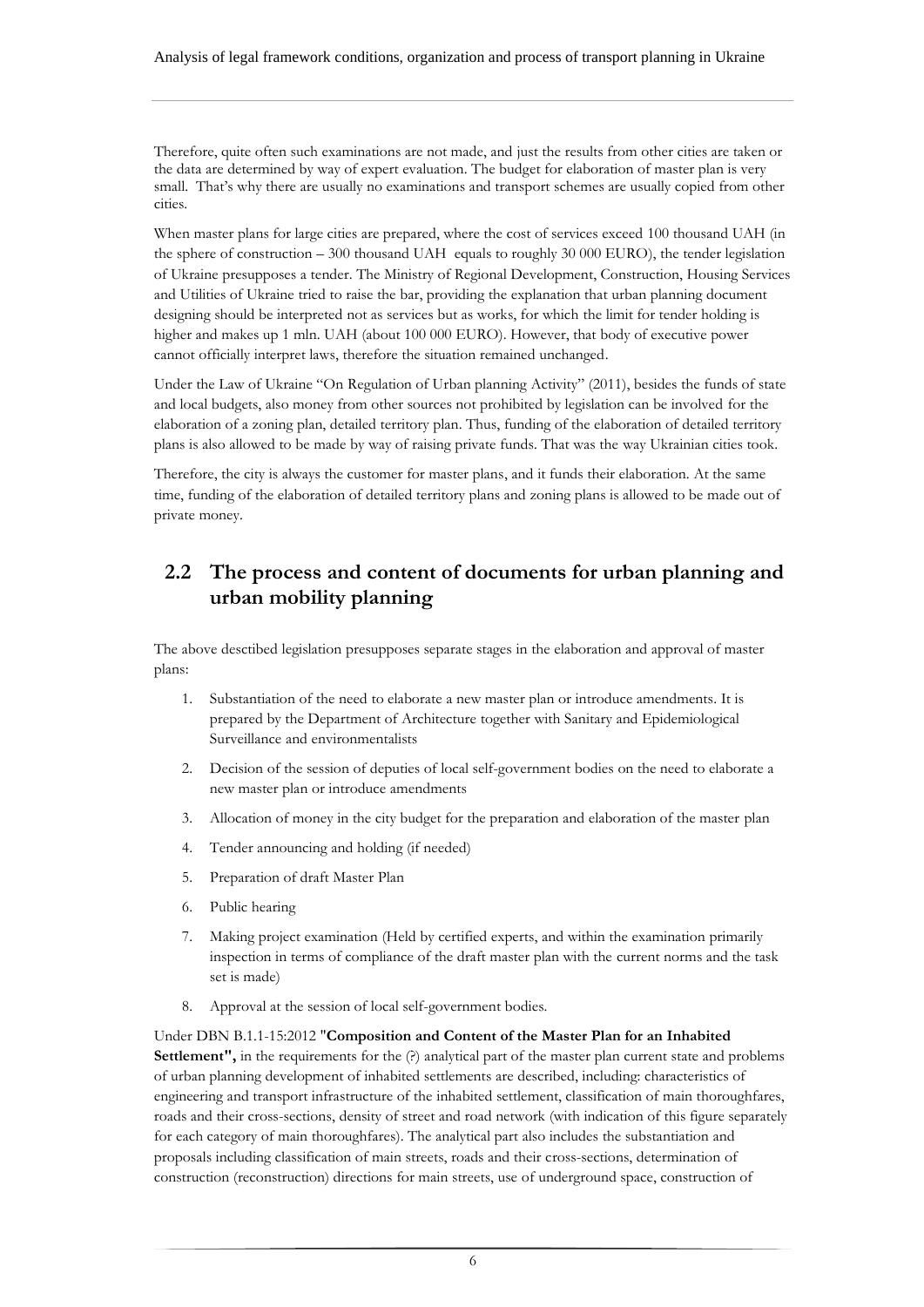bridges, tunnels, road junctions, bicycle paths and pedestrian areas, density of street network (with indication of this figure separately for each category of main streets) (p.5.1.2.2).

Under the new construction norms graphic parts (engineering drawings, mainly maps) of the master plan dedicated to transport shall include the **Scheme of Main Streets of the Street and Road Network**  (scale 1:10000, 1:25000), that includes the Scheme of Main Streets, City and Outer Transport.

**The Schemes of Main Streets for City and Outer Transport** shall contain: classification of street and road network, basic facilities and lines of urban and outer transport, highways and buildings of off-street rail public transport; location of depot of subway, tram, bus and trolleybus fleets, territories of garages and parking lots for motor cars and trucks. Also, the schematic material shall contain measures for improving the street and road network and systems of passenger transport, basic planned facilities. For large cities the following shall be attached to the scheme: diagrams of car flows and passenger flows which are elaborated separately depending on the complexity of flows. In practice, in large cities they are more detailed and, let us say, may include separate schemes for each mode of public transport. Explanatory notes are also attached to schematic information.

Under the master plans **detailed territory plans** are elaborated. The procedure for elaboration and content of detailed territory plans is regulated by special construction norms DBN B.1.1.-14:2012 **"Composition and Content of Detailed Territory Plans".** Under that document, an obligatory element of graphic materials (engeneering drawings) of a detailed territory plan is the **Scheme of Transport and Passenger Flow Management**. P.5.1.7 determines the components of such a scheme:

- streets with indication of their categories;
- road junctions;
- directions of flow of passenger transport and public stops location;
- location of premises for transport storage and maintenance (vehicle parking lots, garages, transport tunnels, parks, depots with the indication of their capacity, fuel filling stations, maintenance shops, service stations, quayside areas, covered berths, etc.);
- one-tier and multiple-tier crossings of main streets.

The norms allow for combination of the scheme of transport and passenger flow management with the project plan for small towns with up to 50 thousand residents as well as for villages.

The textual part of detailed territory plans, among other things, shall contain the following: assessment of the current situation in the sphere of transport (6.1.4), information on the street and road network, transport maintenance, transport and passenger flow management and bicycle paths management, location of garages and vehicle parking lots (i.6.1.12); measures aimed at implementation of the detailed plan for the period from 3 to 7 years (6.1.17). Amendments in detailed plans are made on the basis of changes made in master plans, and they are not subject to state examination.

## <span id="page-6-0"></span>**2.3 Process and content of Complex Transport Schemes**

## <span id="page-6-1"></span>**2.3.1 The tasks and requirements to the content of Complex Transport Schemes**

Construction norms recommend that Complex Transport Schemes be elaborated by the same design organization that acts as the master plan developer. The task of **Complex Transport Schemes** is to present the key directions, the sequence and periods for the implementation of measures in the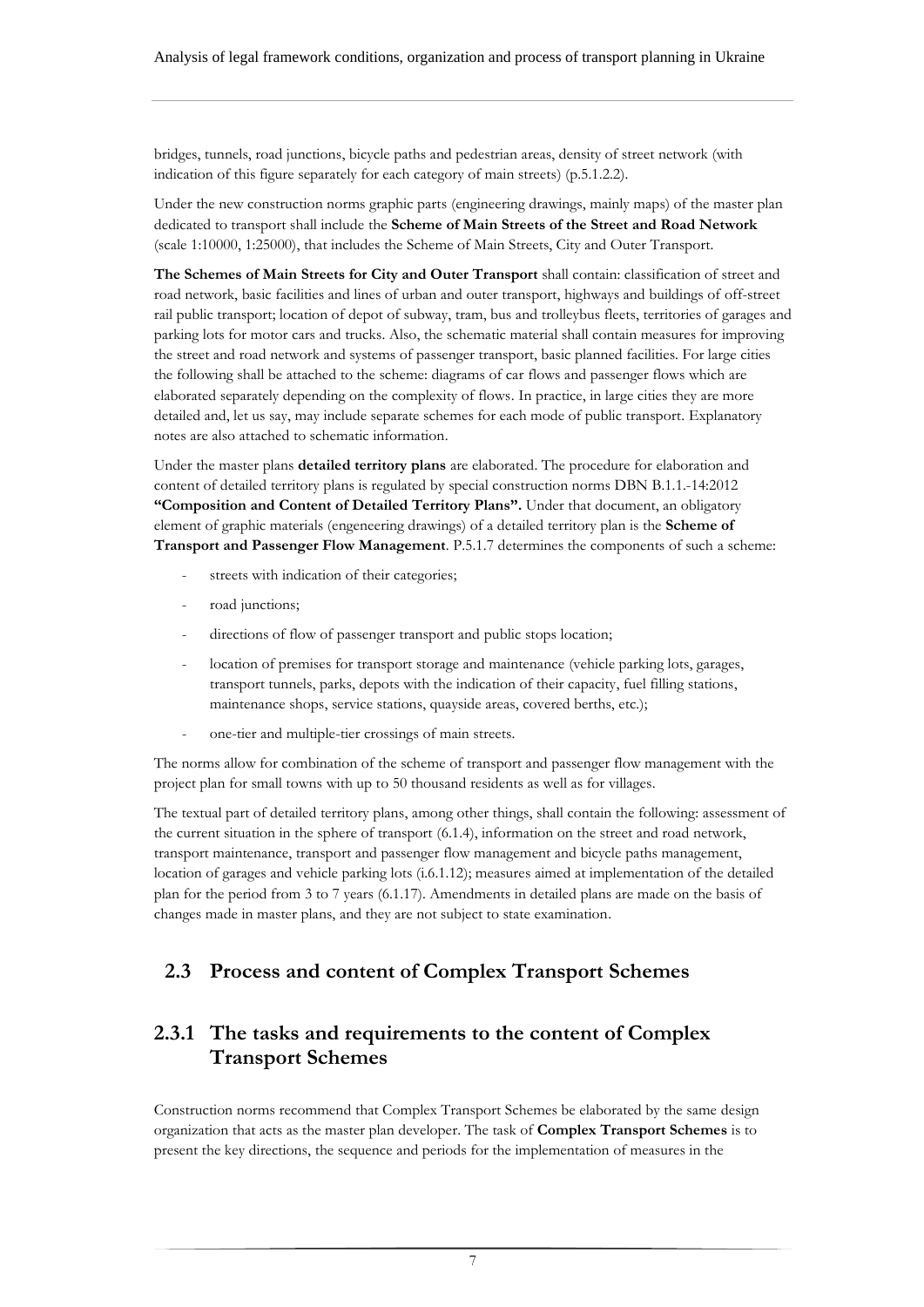development of the main street and road network as well as all the modes of city, suburban and outer transport.

**Complex Transport Schemes** shall offer priority directions in solving transport problems in relation to city, suburban and outer transport, **main street and road network**, its junctions or traffic management within the available street and road network.

It is envisaged that **Complex Transport Schemes** shall contain specific measures in the following sections:

1) "Public transport", and, if necessary, also in the section

2) "Street and road network and traffic management"

The measures are elaborated in several variants which disclose the importance of transport planning and management regulating solutions, as well as the sequence of their implementation.

The developer shall offer one of the variants to be implemented. Such variant shall ensure significant improvement of the efficiency and quality of transport servicing, road safety and nature-oriented requirements at minimum unit discharges.

For cities with the estimated number of residents of 1 million it is allowed to elaborate a special feasibility study in the choice of high-speed transport (subway, high-speed tram with underground areas, railway or monorail road) with the corresponding engineering and geological studies, additional calculations and analysis of expected passenger flows, enlarged economic figures with further use of the results of the feasibility study and complex transport schemes.

## <span id="page-7-0"></span>**2.3.2 The customers and designers of Complex Transport Schemes**

Local executive bodies or, upon their commission, the corresponding structural units, for instance, city architecture administrations or departments **act as customers and designers** of Complex Transport Schemes. State owned and private design organizations, regardless of the forms of their departmental subordination and ownership forms, **act as designers**. Such designers shall have the corresponding certificates to do such types of works.

The customer shall issue to the design organization the approved assignment for complex transport schemes elaboration and the following input data:

- materials of the city master plan concept;
- accounting data (for the last 5-10 years) in technical and economic as well as operational indices of work of all modes of city, suburban and outer transport;
- materials of specially made examinations:
	- а) dispersal of residents and, if necessary, their transport mobility;
	- b) the scope of correspondences and passenger flows;
	- c) road (transport and passenger) management and its safety terms;
	- d) operation of vehicles: individual, company, taxicab;
	- e) intensity and speeds of transport flows;
	- f) level of noise and air pollution in the most loaded

streets and cross-roads.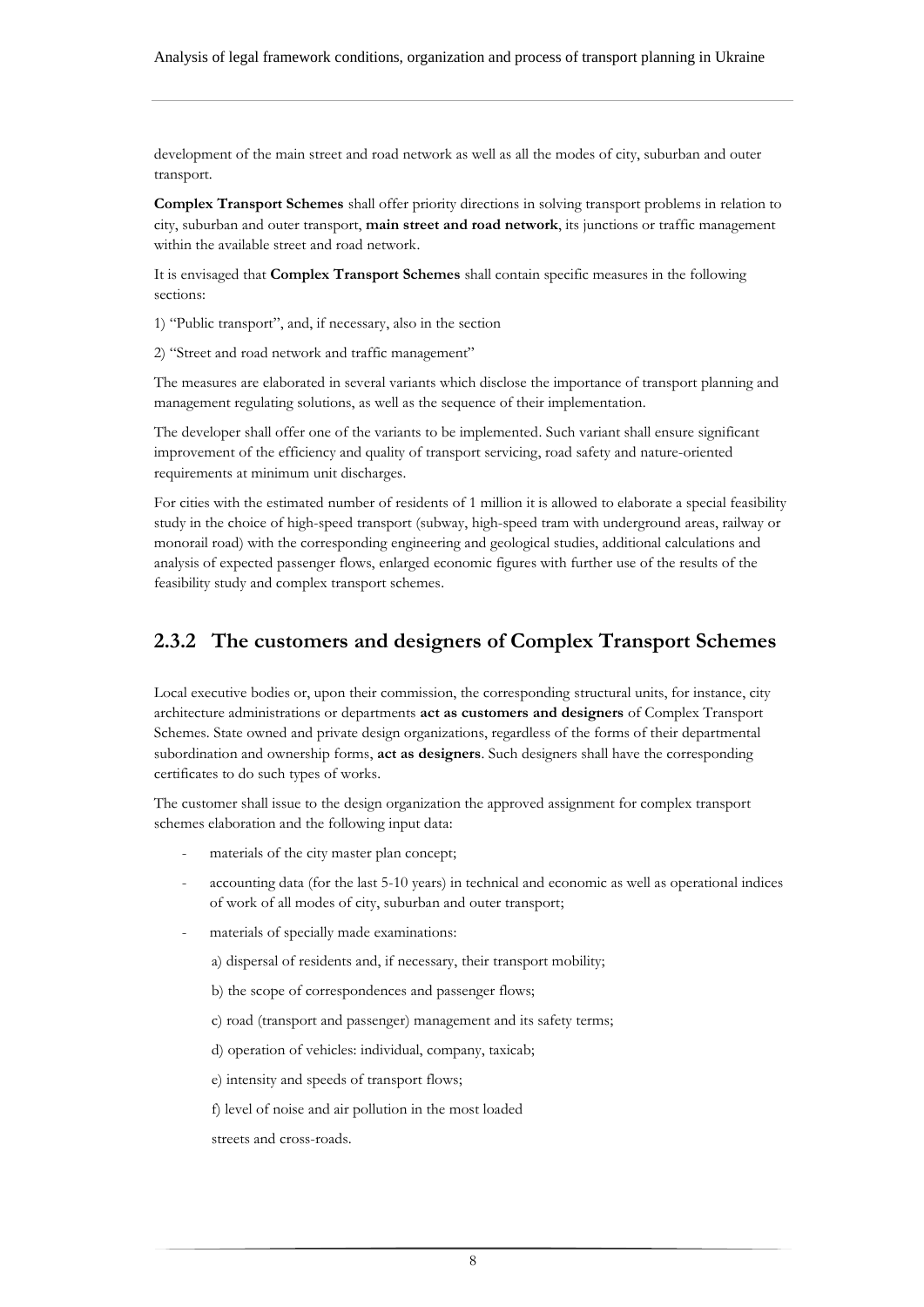In case the customer does not have the enlisted input data it can order its collection and preparation from the designer of complex transport schemes or other organizations doing this work under the supervision of the designer of complex transport schemes as a subcontractor by way of paying a separate fee. Under the current norms, the date of examinations shall not be more than three years ago.

# <span id="page-8-0"></span>**2.3.3 The structure of Complex Transport Scheme**

Complex Transport Scheme consists of an explanatory note and graphic materials(engeneering drawings, maps etc). Such materials shall reflect the current state of urban, suburban and outer transport (taking into account motor cars and trucks) with complexes servicing the process of transportation and rolling stock (passenger railway stations and stations, parking lots, freight stations and yards, ports, quays, airports, depots, parks, garages, service stations, fuel filling stations, motels, camping sites, etc.), main street and road network and its engineering constructions (bridge crossings, overhead roads, pipelines, transport junctions, off-street pedestrian crossings, etc.) as well as feasibility studies for draft decisions passed in the development of all modes of transport, road network and its constructions and equipment, rational methods of traffic management.

**Construction norms** set the requirements to the structure and content of the explanatory note for Complex Transport Scheme. It shall contain the following sections (separately – current condition and development prospects):

- 1. the city and its functional and planning characteristics;
- 2. city passenger transport (including cars);
- 3. road freight transport;
- 4. main street and road network and traffic management;
- 5. suburban and outer transport;
- 6. environmental protection;
- <span id="page-8-1"></span>7. primary measures in road transport network development and traffic management.

# **2.3.4 The procedure of approval and adoption of Complex Transport Schemes**

A Complex Transport Scheme is **approved** by the regional and urban planning and architecture bodies, land management bodies, traffic police, sanitary supervision bodies, environment safety bodies and other organizations stipulated by the customer in the specification for design on the basis of the jurisdiction of the issues, local conditions and peculiarities of the inhabited settlement and adjacent territories.

**Approving** bodies shall within a month issue to the customer (i.e. mainly municipalities) an opinion about the Complex Transport Scheme. In case the period is not observed, the scheme is considered to be approved. Complex Transport Scheme is approved by the session of the City Council of People's Deputies or, upon its commission, by an executive authority. Overall period of approval and adoption of the Complex Transport Scheme, starting with the moment of its issue by the design organization to the customer, shall not exceed three months.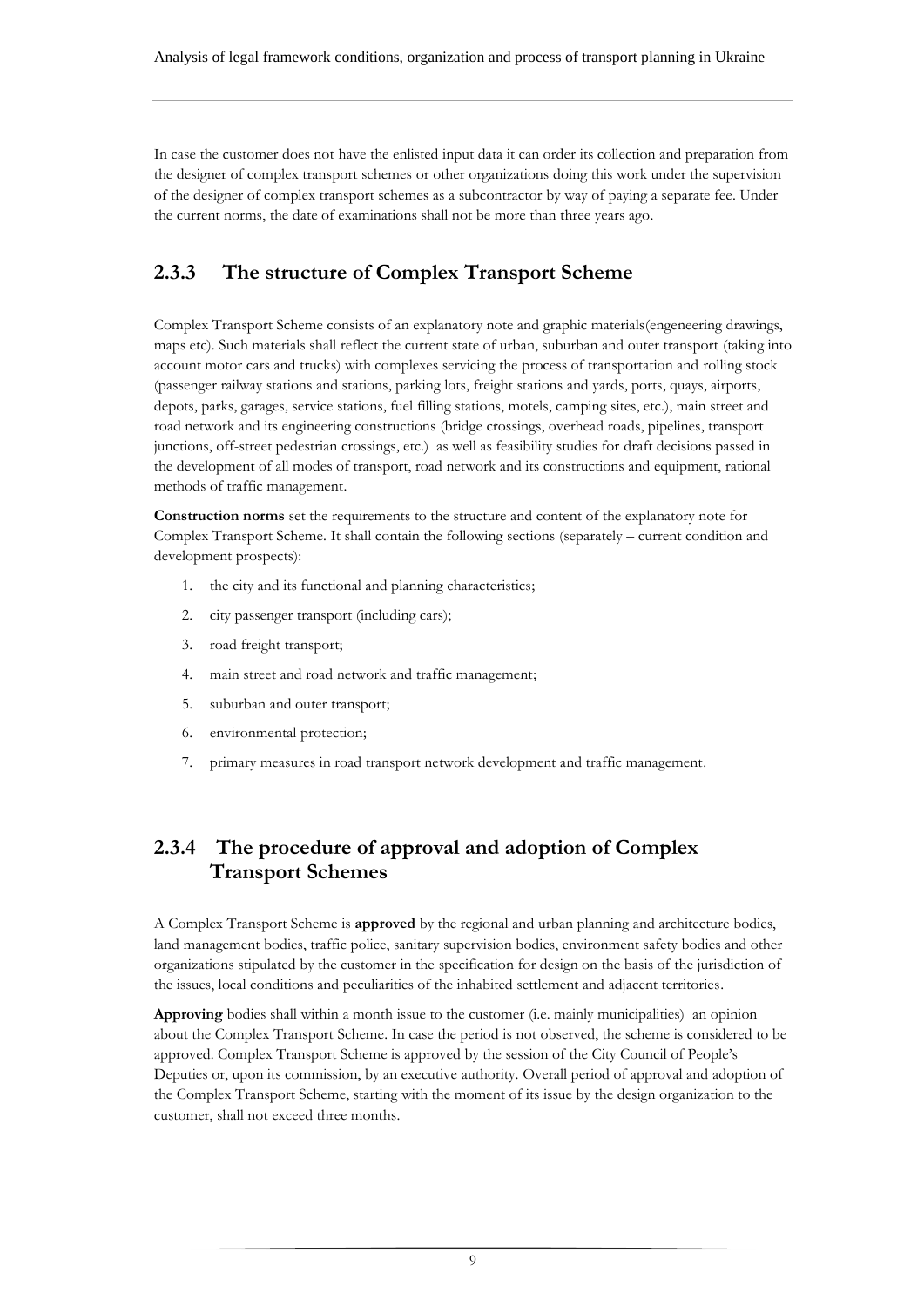Further introduction of amendments into the Complex Transport Scheme is allowed only on the basis of decision of the body that has approved it. Those changes shall be introduced into the scheme, approved and adopted following the procedure set.

The approved Complex Transport Scheme is a program urban planning document for local selfgovernment bodies in the elaboration of prospective and current plans of developing road and transport network of the city and the adjacent area, the basic reference document for the elaboration of further project documentation in the development of transport and construction of separate road and transport facilities.

**Control** over the implementation of measures envisaged in the Complex Transport Scheme lies with the corresponding administrations (departments) of the executive local self-government bodies. In practice, mainly administrations or departments of architecture of local self-government bodies are such bodies.

# <span id="page-9-0"></span>**2.3.5 The state of elaboration of complex transport schemes**

Almost all Complex Transport Schemes for Ukrainian cities and Regional Planning Schemes (but for Lviv and Sumy regions) have been elaborated by the design institution Dipromisto. Complex Transport Schemes were actively developed in Ukraine until 1995. Recently, such Scheme has been elaborated for the city of Dnipropetrovsk only, in 2010, with the accounting period up to 2030. Due to lack of funding for many cities such Schemes have not been developed. Complex Transport Schemes also do not belong to mandatory urban planning documents, therefore, obviously, such Schemes are going to be developed only for large cities in case of sufficient funding.

Complex Transport Schemes in the new legislation, including the new Law on Urban planning Activity Regulation (2011) are not included to basic urban planning activity documents. Along with that, state norms regulating the procedure of their elaboration and contents keep being in effect. Therefore, obviously, such Schemes are going to be developed only by large cities in case of sufficient funding.

# <span id="page-9-1"></span>**2.3.6 Control and monitoring**

Basic responsibility for control and monitoring of master plan fulfillment lies with the city units of architecture and urban planning.

Local self-government bodies are guided by master plans in their everyday activity in the aspect of urban planning and infrastructure development. All decisions relating to infrastructure development shall undergo examination in terms of their compliance with the master plan. Each such decision is to be approved by the head of the city department of architecture. Sometimes such authorities can be partially delegated to other units of local self-government body, as, for instance, in Kyiv, where opinions on the compliance of the master plan are also prepared by the MO "The Institute of the Master Plan for the City of Kyiv".

# <span id="page-9-2"></span>**3 Design institutes in the sphere of urban planning and urban mobility planning**

In the Soviet Union master plans for cities were elaborated by state design institutes. At that time existed 4 key design institutes that were dealing with urban planning: Diplomisto (former name – Hiprohrad), Kyivproekt, NIIHRAD and ZNIP. These were all state institutions. After the collapse of the Soviet Union there appeared a great number of private institutes, the ones available were privatized or collapsed,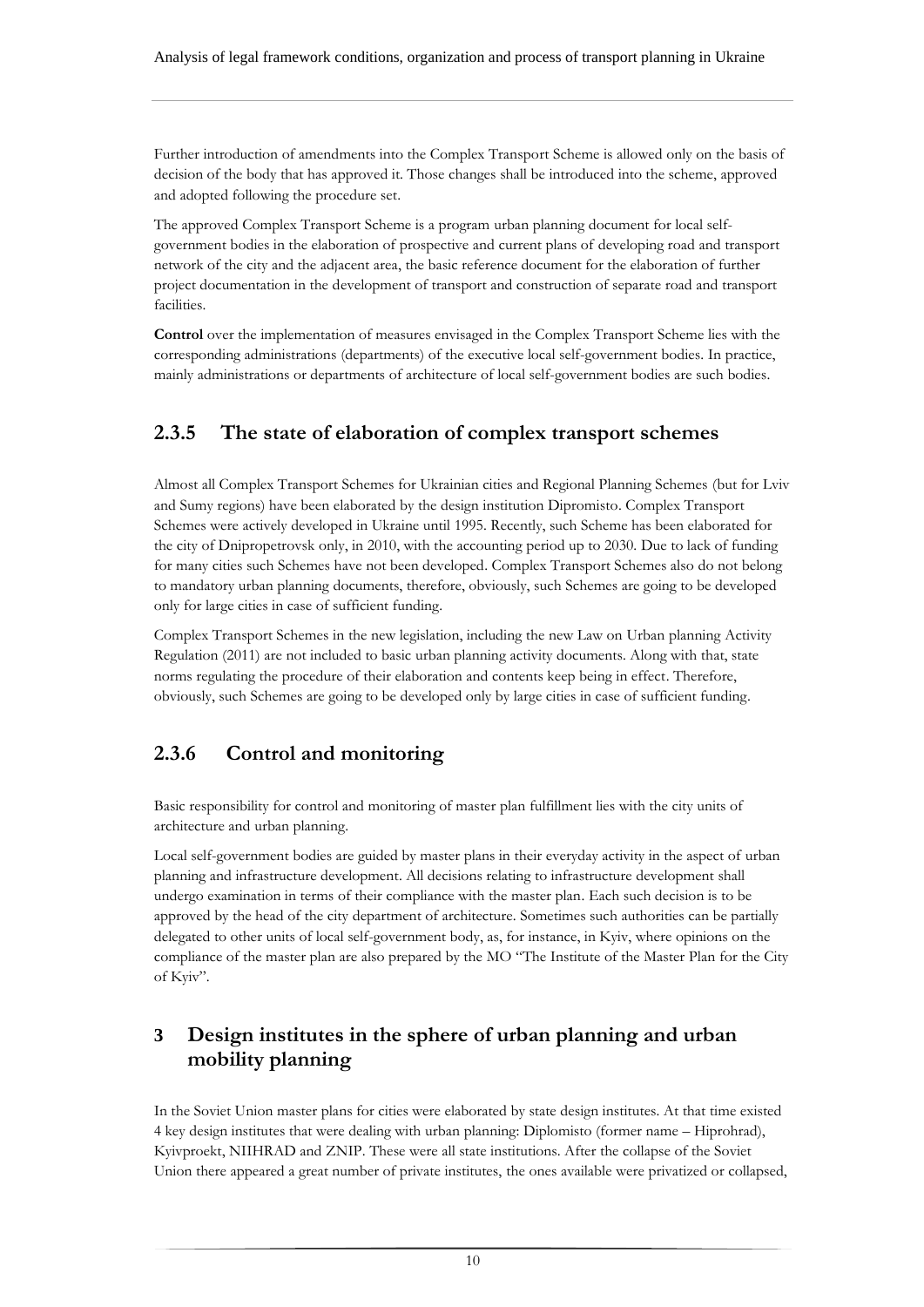and there remained a small number of state institutes in the sphere of urban planning which include, primarily, "Dipromisto" and "Mistoproekt". There were also formed design institutes in the form of municipal organizations, as, for instance, in Kyiv, or public utility companies, as, for instance, in Donetsk. After the collapse of the Soviet Union there appeared a lot of private design institutes and firms dealing with master plans elaboration. However, private firms are involved mainly in the elaboration of master plans for small cities, while transport sections are ordered to large state or municipal project institutes or are copied from similar cities due to absence of appropriate specialists.

**Subordination of design institutes.** State design institutes are subordinated to executive body – the Ministry of Regional Development, Construction, Housing Services and Utilities of Ukraine (hereinafter - Minregionbud). Public utility companies and organizations dealing with designing and elaboration of urban planning documentation are subordinated to local self-government bodies. Private design institutes are not subordinated either to state authorities or to local self-government bodies, however, in carrying out their activity they are guided by the same legal norms as state design institutes, and they must obtain appropriate licenses for doing design works.

## <span id="page-10-0"></span>**3.1 The preconditions for the elaboration of urban planning documentation**

Both for private and for state and municipal design institutes the necessary precondition for planning cities and urban mobility is license obtaining. There exist separate types of licenses for the elaboration of different types of urban planning documents, in particular, master plans and detailed territory plans. Starting with June 1, 2012 license was replaced with certification of architects made by the Union of Architects of Ukraine. However, the period was prolonged till January 1, 2013.

## <span id="page-10-1"></span>**4 Elaboration of norms and legislative initiatives**

**The majority of construction norms** current in Ukraine are outdated, and the process of their updating and realization is currently under way. Of crucial importance in the elaboration of construction norms for urban planning and transport planning under the Law of Ukraine "On Construction Norms" (2010) is the Ministry of Regional Development, Construction, Housing Services and Utilities of Ukraine. Under the law, basic organizations in sci-tech activity in construction can be performers of works in the elaboration

of state and branch construction norms. The list of such organizations is approved by the Cabinet of Ministers of Ukraine. The current list published on the page of Minregionbud it includes 24 organizations. Funding for such works is provided from the state budget.

In practice, 3 design institutes: "Dipromisto", Derzhdor NDI and urban planning NDPI are most actively involved in the elaboration of norms in the sphere of transport planning. All the institutes are state ones. Also, from time to time other research and design institutes as well as experts are involved in the task. Primarily, one should recall Kyiv national university of construction and

architecture, Urban planning NDPI, SE "UkrNDIprotsyvilsilskbud", etc. Other design institutes provide consultations in the elaboration and introduction of norms on more rare occasions. At the



**Diplomisto – the key institute in the sphere of elaboration of Complex Transport Schemes and norms in the sphere of mobility planning**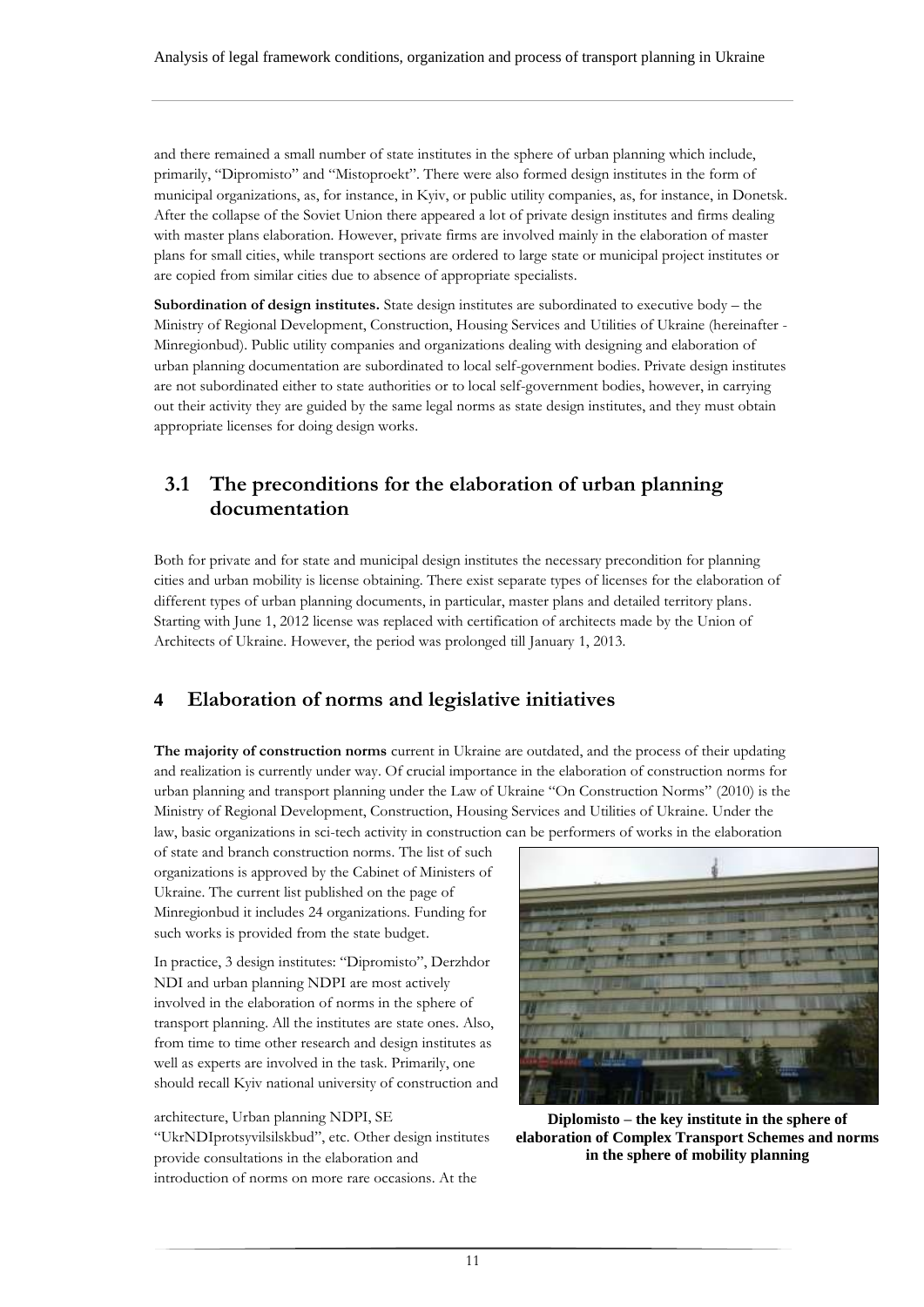current stage the most active role is played by Dipromisto. The institute has elaborated draft new Law of Ukraine on Urban planning Activity Regulation dated 2011 as well as norms based on it, in particular, relating to detailed territory plans and urban planning documents in the state and regional level dated 2012: Composition and Content of Detailed Territory Plans DBN B.1.1. – 14:12, and Composition and Content of Urban planning Documents in the State and Regional Level, DBN B.1.1.: -13:2012. In the elaboration of those documents the norms of the USA and the EU (countries of Eastern Europe) were analyzed, on the one hand, and the norms of the Russian Federation, on the other hand, and something in-between was elaborated. The provisions of the new Law offered by Dipromisto include provisions on the mandatory nature of elaborating Complex Transport Schemes. However, the provision was withdrawn by the Cabinet of Ministers. An important contribution to the realization of the norms is made by SE "NDPI Mistobuduvannja ". The institute has realized the norms regulating the procedure of elaboration and content of master plans for inhabited settlements. New construction norms DBN B.1.1-15:2012 "Composition and Content of the Master plan of the Inhabited Settlement" come into effect on November 1, 2012.

Work is currently being done to restore DBN V. 2.3-5-2001. "Streets and Roads of Inhabited Settlements". The work has to be performed by Derzhdor NDI included into the Ukravtodor system, however, it also is the basic design organization of Minregionbud.

It is planned in the nearest future to foreground DBN 360-92. Urban planning. Planning and Development of Urban and Rural Settlements.

The majority of experts point to the problem caused by the new Law on Urban planning and Urban planning Activity. The act presupposes the need for availability of detailed territory plans and city zoning for the elaboration of further urban planning documentation and doing construction works. However, the Law does not take into account the time necessary for holding tenders necessary to choose performers to elaborate such documents. The term was already once extended for a year, presupposing the possibility for using old urban planning documentation by January 1, 2013. Obviously, these documents will not be ready by the beginning of the year, therefore the term will, most likely, have to be extended

## <span id="page-11-0"></span>**5 Public hearings and public involvement**

Ukrainian legislation presupposes involvement of the public and considering its opinion in the elaboration of documents relating to city and urban mobility planning.

The procedure of holding **public hearings** is approved by a separate resolution of the Cabinet of Ministers of Ukraine dated May 25, 2011 N 555 "On the Procedure of Holding Public Hearing Relating to Consideration of Public Interest during Elaboration of Urban planning Documentation in the Local Level". The document determines the procedure of holding public hearings for the sake of taking into account public interests in the elaboration, in particular, of master plans for inhabited settlements and their transport sections, zoning plans and detailed territory plans.

The regulation presupposes that public hearing shall be held by local self-government bodies (village, urban village and city councils) or their executive bodies during the elaboration of draft documents, and not after it is approved or after it undergoes state examination the way it used to be.

Local self-government bodies have, in particular, the following tasks in terms of involving the public and taking its interests into account:

- 1. Making public the decisions passed on the elaboration of the project of urban planning documentation with forecasted legal, economic and environmental consequences; such making public shall be made within 2 weeks after they are adopted in 2 ways:
	- a. making public in local mass media;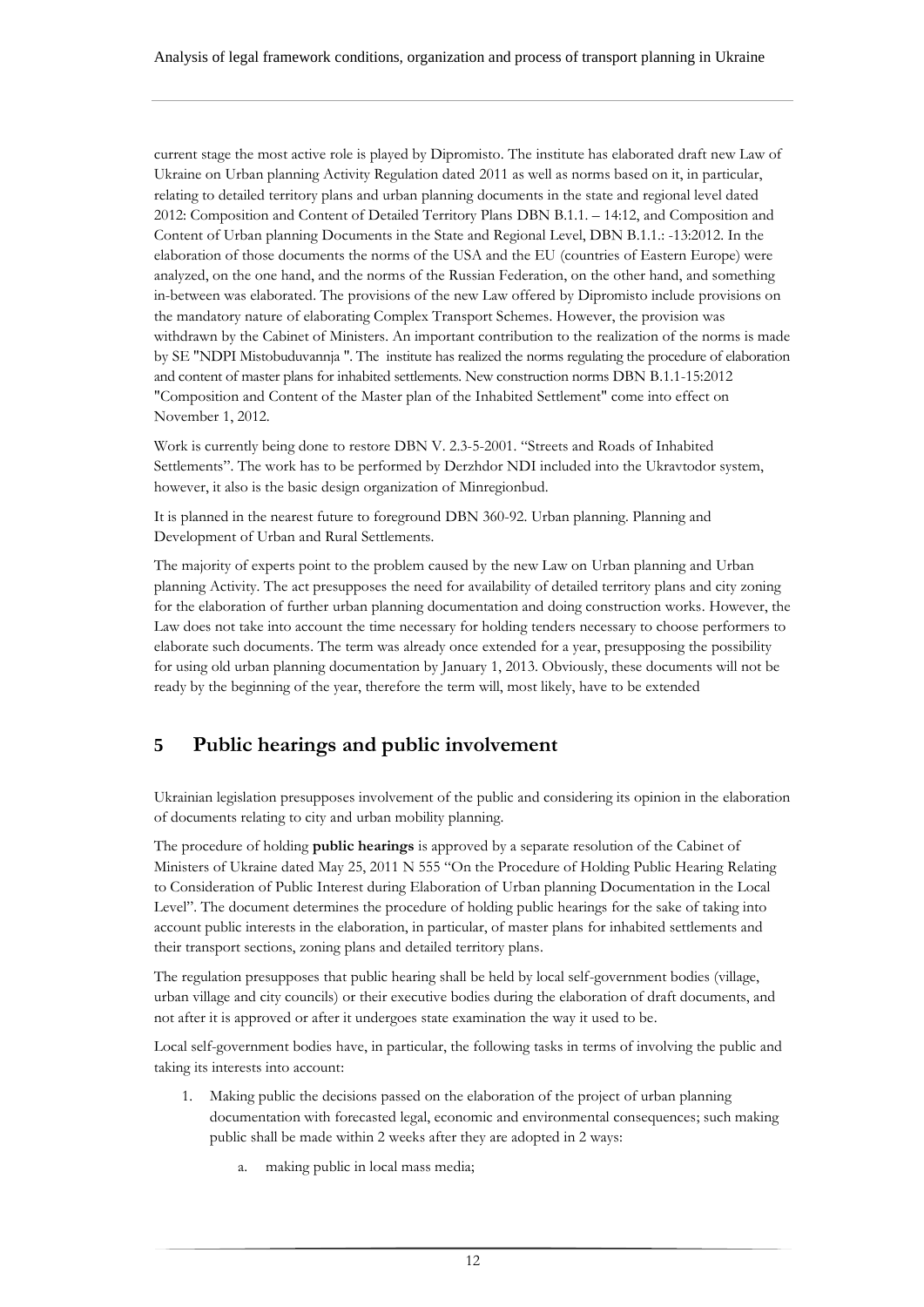- b. placement on the official web-site of the corresponding local self-government body.
- 2. Making public the elaborated projects of urban planning documents and ensuring access of the public to the indicated information; In this case materials designed by the project participant within a month from the date of submission to the local council shall be placed at a set place. The same as in the previous case the residents are informed by way of:
	- a. making public in local mass media;
	- b. placement on the official web-site of the corresponding local self-government body. Besides that, distribution of brochures and messages is presupposed.
- 3. Registration, consideration and generalizing of public proposals on draft urban planning documents.

The rules presuppose the need to publish the announcement on the commencement of public consideration procedure and consideration of the proposal. There have also been determined clear requirements as to the contents of such announcements. They shall contain the following elements:

- information on the aim, composition and contents of urban planning documents;
- basic technical and engineering figures, in particular, graphic materials reflecting the contents of the urban planning documentation;
- data about the customer and designer of draft urban planning documents and the grounds for their elaboration;
- information on the place and periods of familiarization with draft urban planning documentation;
- information on the official of the local self-government body in charge of the organization of proposals consideration;
- data on the period of submission and period of proposals consideration;
- information on planned information measures (presentation, public exposition, TV programs, public conferences, etc.).

## The legislation determines the **entities submitting proposals to draft urban planning**

**documentation:** 1) individual persons residing in the territory in relation to which there has been elaborated the corresponding draft urban planning document; 2) legal entities, real estate facilities of which are located in the territory in relation to which the project in question has been elaborated; 3) owners and users of land plots located in the territory in relation to which the project in question has been elaborated and the adjacent territories; 4) representatives of residents' self-organization bodies; 5) people's deputies of Ukraine, deputies of the corresponding local councils.

Such proposals are submitted by citizens in writing and shall contain substantiation with due account of the legislative requirements, construction norms, state standards and rules. People ensuring performance of works in the consideration of such proposals get informed on the place of submission of such proposals via mass media distributed over the corresponding territory and official web-site of the corresponding local self-government body.

On the basis of proposals consideration the applicant shall be provided the answer on their consideration or a substantiated refusal. In case there are any disputable issues, within a week after the expiry of the period for proposals submission the local self-government body can set up **an approval commission** to approve them. It includes the representatives of the local self-government body, state authorities and representatives of the public, professional unions, architects and scholars.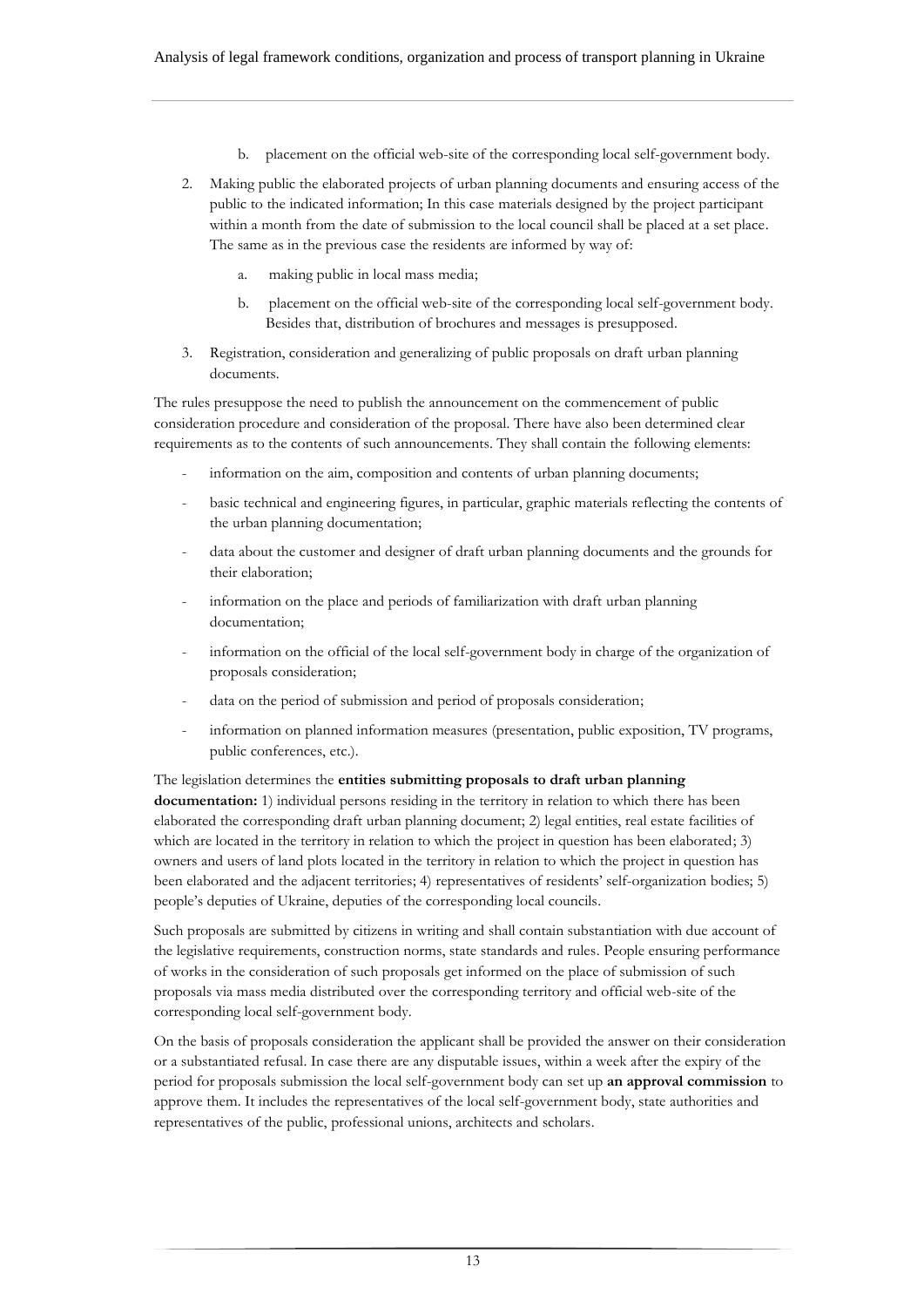The issues approved by the commission constitute the grounds for introducing changes to the urban planning documentation. If the commission does not come to an agreement, final decision is passed by the local self-government body.

The results of considering public proposals to draft urban planning documents are made public within a two-week period from the date they are passed by way of publication in mass media distributed over the corresponding territory as well as placement of such decisions on the official web-sites of the corresponding local self-government bodies.

Public hearing is also to be held in the elaboration of zoning plans or detailed territory plans. Thus, in DBN B.1.1.1.-14.12 there gets stressed, in particular, the need to ensure general access to materials of the detailed plan by way of their placement on the web-site of the local self-government body, executive body, in local mass media as well as in the premises of such a body. It should be noted that public involvement in the discussion of projects of urban mobility planning is restricted due to the fact that part of such materials are considered to be state secrecy, are not available for the public and do not constitute the object of public hearing.

#### Restrictions as to public access

It should, however, be noted that in the elaboration, approval, amendment of urban planning documents, public hearing holding – the customer and the designer shall take steps of non-disclosure of special information constituting state secrecy in line with the Ukrainian legislation.

Restrictions of general access are valid only for the restricted-access information that constitutes state secrecy as well as information being of commercial value for the customer or investors.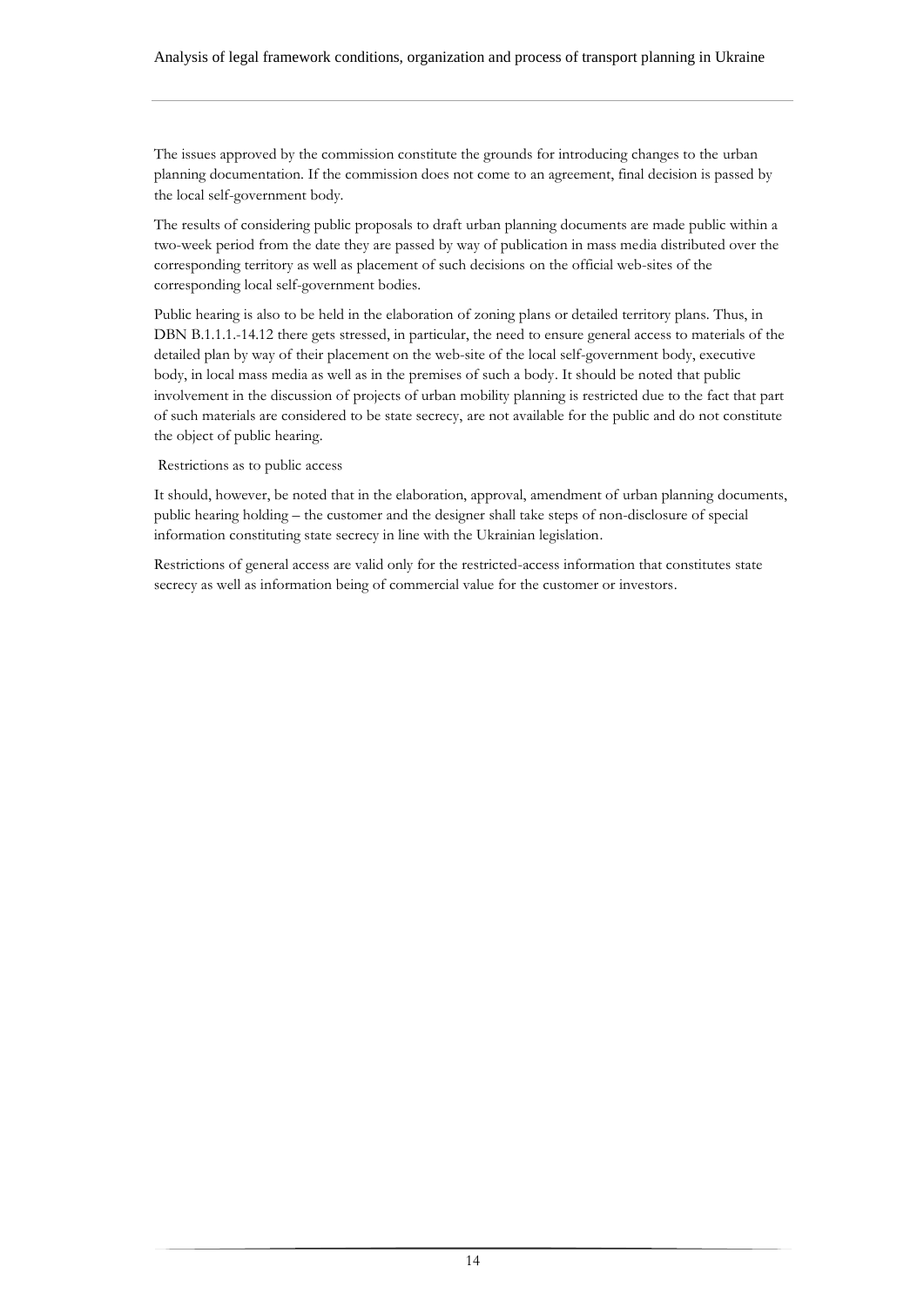# <span id="page-14-0"></span>Part II Urban mobility planning in Ukrainian cities: Kyiv, Lviv, Kharkiv, Donetsk

# <span id="page-14-1"></span>**1. Lviv**

## <span id="page-14-2"></span>**1.1 The basic documents in the sphere of urban planning and urban mobility planning**

The first General Transport Scheme was developed for the city of Lviv in 1974. The second transport scheme was elaborated within 1989-1990 by the scientific and technical youth society "Enerhiya". In 2003-2005 the work at the elaboration of a new complex General Transport Scheme was launched by the design institute "Mistoproekt", however, due to the lack of funding the work was suspended.

On March 31, 2005 by resolution of Lviv City Council No. 2146 the Development Concept for the city of Lviv was approved, it being taken as the basis for further master plan adjustment. On the basis of it in 2006 the Department of Architecture of Lviv City Council and State Enterprise State City Design Institute "Mistoproekt" launched the work at the "Adjustment of the master plan for the city of Lviv". The project was produced in 2008.

After consideration of the draft master plan by city services, departments of the city council and the council of architecture and urban planning of Minregionbud of Ukraine (decision No. 32 dated November 12, 2009), the project underwent state examination following the procedure set by the



**Design Institute "Mistoproekt" – the author of adjustment of the master plan for the city of Lviv**



legislation. Positive opinion was given by SE "Ukrderzhbudekspertyza" No. 00-00066-10 dated May 26, 2010.

In line with the legislation current as of the time of state examination public hearing was held. Public discussion was held in the period from May 30 to August 30, 2010. During the public hearing materials of the master plan were placed on the web-site of the city council (http://city-adm.lviv.ua/) and presented in the premises of "Mistoprojekt".

Along with that, the fact that only some 32 pages of the document out of 700 pages were accessible was severely criticized by the public. In response to the inquiries it was informed that the other part of the master plan materials is marked as "secret" and cannot be made accessible.

As the result of public hearings there has been pointed out a number of problematic issues considered and regulated by the approval commission set up during the public hearing under the minutes of the session of the approval commission dated September 07, 2010. DIPM "Mistoproekt" provided answers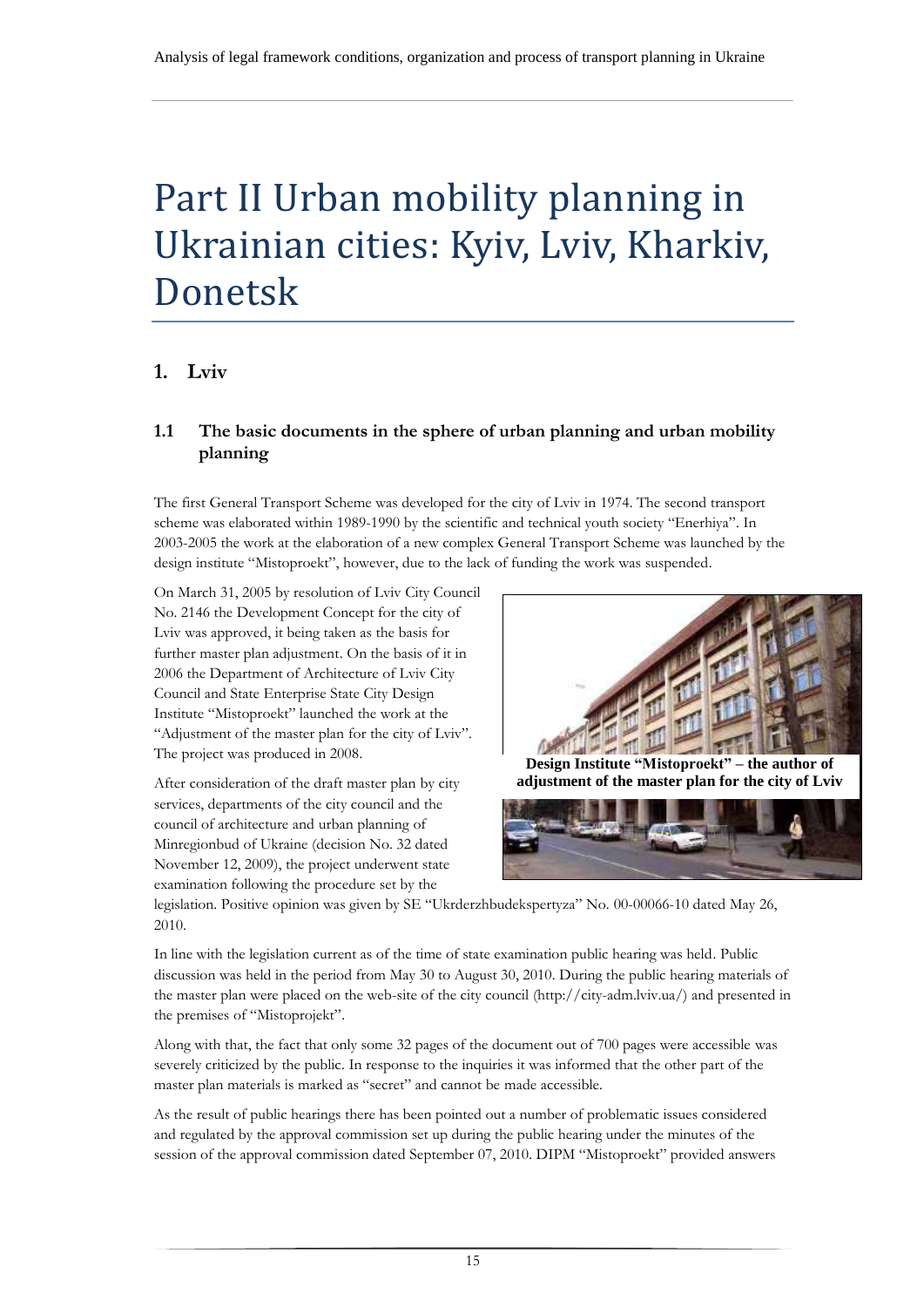to additional disputable issues submitted for the consideration after the public hearing. After the public hearing the document was approved in 2010.

Master plan adjustment that came into effect in 2010 also contained a transport section. It consisted of graphic materials and a descriptive part (explanatory note). In the descriptive part 3 items were dedicated to the mobility issue: 13. Street and road network and transport parking; 14. Public transport; and 15. Outer transport was divided into railway and air transport.

The graphic part of the document includes the Scheme of main street[s, garages and parking lots a](http://www.city-adm.lviv.ua/adm/images/stories/arhitect/123/Dod_3_MAGISTRALI.pdf)s well as the Scheme of city and outer transport.

#### <span id="page-15-0"></span>**1.2 Cooperation with research institutions and independent consultants**

While planning the transport system the city actively involved researchers and independent experts and consultants.

Among scientists, particularly actively involved in the process was Research Laboratory-80 of the National University "Lviv Polytechnic". The most important documents prepared by the institution include the following: Improvement of passenger and transport system of the city of Lviv: Formation of the basic public transport scheme, 2007; Pre-project research for arranging public transport stops, 2009; Concept for bus transport development 2012; Program of passenger transport development in Lviv region, 2012.



**NU "Lviv Polytechnic" – the main academic partner of the city of Lviv in the sphere of transport** 

The city actively cooperated with foreign consultants. In 2008-2009 the Consortium of German companies PTV-VCDB-DREBERIS in cooperation with local partners – design institute "Mistoproekt" and University "Lviv Polytechnic" elaborated the Transport Strategy for the city of Lviv. Its basic elements were the integrated transport model, scenarios and forecasts of transport development, mobility plan for preparation for EURO-2012, feasibility studies for the tram to Sykhiv, assessment and determination of priority measures in the sphere of public transport development, road infrastructure and organization of public transport. An important element was the implementation strategy. Within the project there was conducted an examination of basic transport and passenger flows that were laid down into the transport model. The results of the project were taken into account in the elaboration of the new Master Plan of the City of Lviv elaborated by "Mistoproekt" approved in 2010. Also, in 2010 the city launched a number of EBRD projects in the sphere of public transport, and some of them influenced mobility planning in the city of Lviv:

- Project "Improvement of regulatory environment for public transport in the city of Lviv" that included, among other things, a new scheme of public transport traffic, parking concept, single ticket introduction, etc.
- Project "Corporate development plan and program of improving financial and operation figures of Utility Company Lvivelektrotrans", it presupposed a large-scale re-organization and modernization of Electric Transport System Company in the city of Lviv.
- In the sphere of electric transport there were also launched 2 other projects carried out by Egis companies, that presupposed modernization of 2 tram lines, modernization of substations, depot and rolling stock modernization.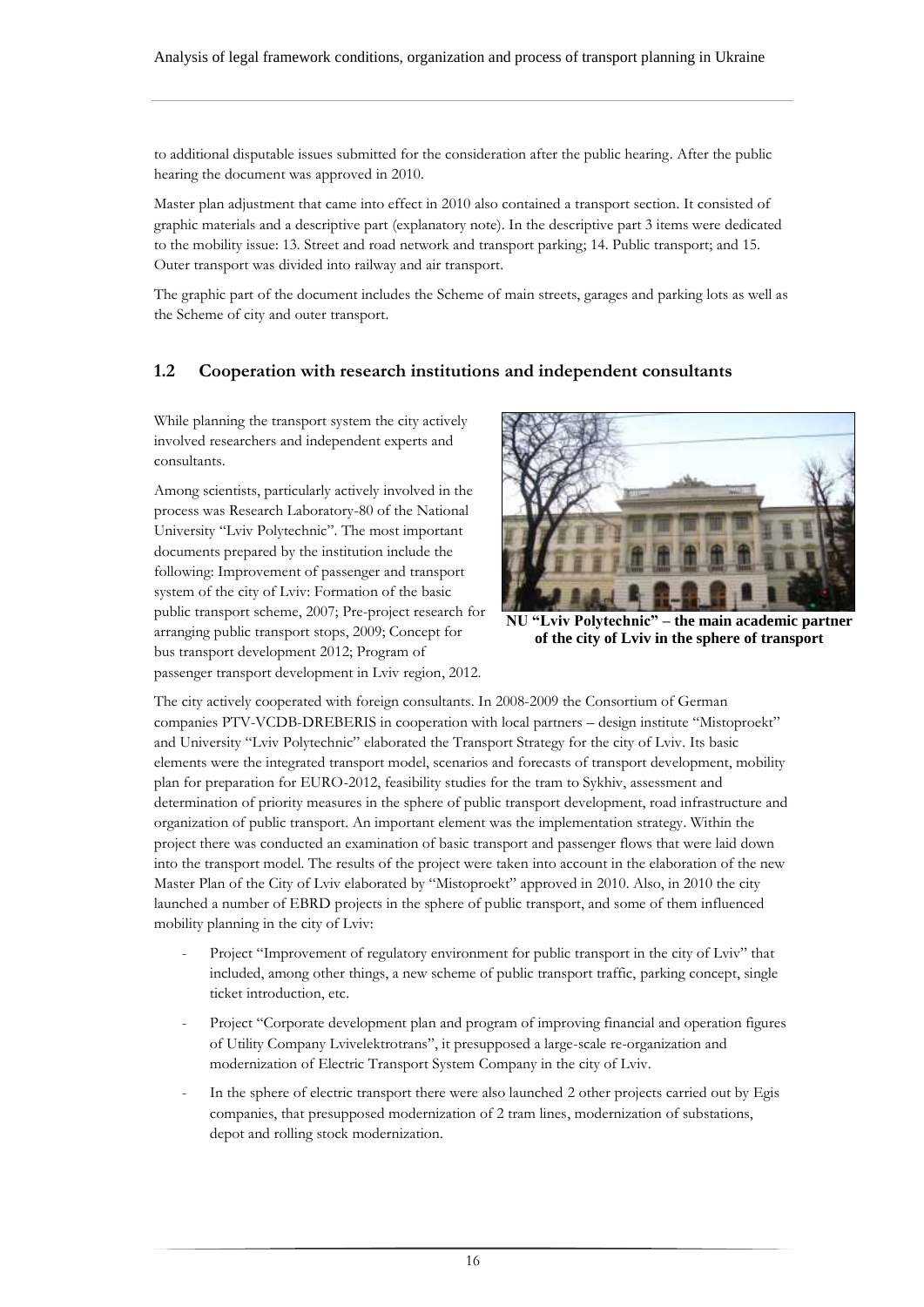There should be pointed out cooperation of the city of Lviv with the Deutsche Gesellschaft für Internationale Zusammenarbeit (GIZ). One should point out 3 main projects of this organization that influenced urban mobility planning in the city of Lviv:

- Integrated concept of development of the historical part of Lviv as a successful instrument of sustainable city development. Within the project, among other things, there has been elaborated an integrated concept of development of the central part of Lviv that includes, among others, measures and recommendations concerning improvement of transport infrastructure;
- Consulting and creation of management capacities for EURO-2012.
- Due to this project the city was provided expert support in the preparation for EURO-2012;
- Climate friendly concepts of urban mobility in Ukraine.

Within the project the city was provided a complex support in the development of different aspects of organizing and planning the transport system, in particular, for planning and developing bicycle infrastructure.

#### <span id="page-16-0"></span>**1.3 Design institutes in the sphere of urban planning and mobility planning**

In Lviv both state and private institutes and firms ( TOV Ukrdesigngroup, TOV "Institute of Geoinformation Systems", Institute of Architecture of the NU "Lviv Polytechnic" deal with urban planning, however, only state institute "Mistoproekt" had specialists in transport planning on its list of staff members, it also often prepares transport sections of master plans for other design institutes of the region). Lviv so far has got no detailed territory plan and zoning plan.

Ukraine is currently getting ready for submitting an application for holding the 2022 Winter Olympic Games. The applications will be submitted in 2013, and decision will be passed by the International Olympic Committee in 2015. Under the current Concept of preparing for the Winter Olympic Games, Lviv is intended to be made the main basis. In case of successful application submission, definitely, there will be the need for adjustment of the transport system of the city and the region that will require amendment of the Master Plan, Transport Strategy and other basic documents.

# <span id="page-16-1"></span>**2. Kyiv**

#### <span id="page-16-2"></span>**2.1 The basic documents in the sphere of urban planning and urban mobility planning**

For the city of Kyiv all in all 4 master plans were elaborated; one in the year 1952; 2) that of year 1967; 3) that of year 1986; 4) that of year 2002.

All master plans were elaborated by the design institute "Kyivproekt". In 2006 municipal design institute was made private and was transformed into a joint-stock company. Within its structure subsidiary "Master

Plan Institute" was set up, it is headed by the director of the Institute Volodymyr Chyzhmar. The latest master plan developed by the institute over the period since 2002 was elaborated for the period up to 2020.

As subcontractors, about 22 specialized design institutes (in particular, in the issues of aviation – Ukraeroproekt, in the suburban area development issues – Dipromisto, in



**Kyivproekt – developer of 4 master plans for the city of Kyiv**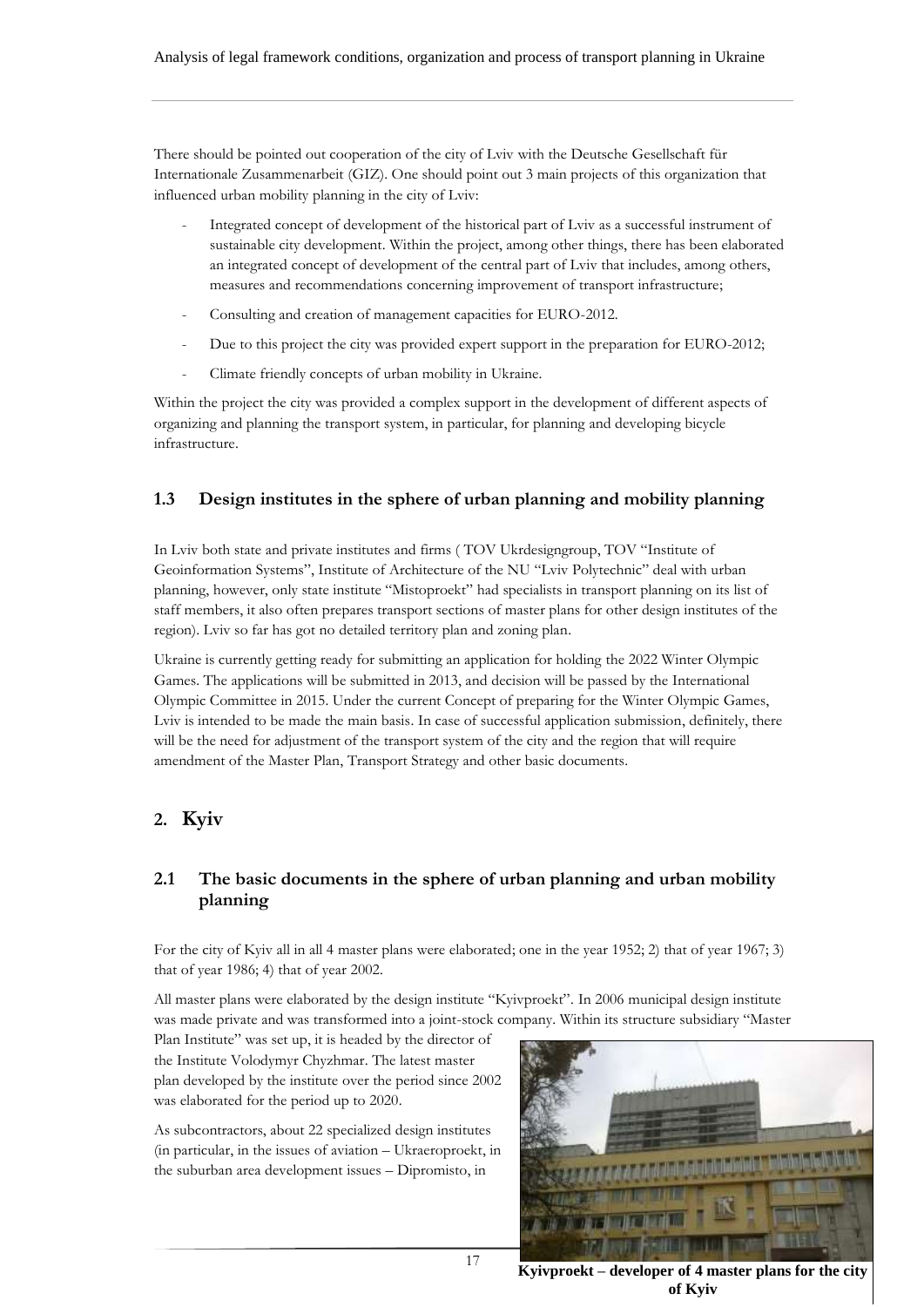industrial construction development matters – Kyiv Prombudproekt) and the National Academy of Sciences of Ukraine were involved in the works. The explanatory note consisted of 19 volumes. The master plan is considered to be one of the best in Ukraine, and it was awarded the State Prize. In the institute's opinion, other design institutes and cities borrowed the current concept for territorial development improvement that presupposes not making the construction more dense, but expanding of the city borders for the sake of ensuring sustainable planning and development. In particular, Kharkiv, Lviv and Sevastopol followed the way taken by Kyiv and also expanded the borders of the cities or intend to do this at present.

On the basis of the master plan the Department of Transport of Kyivproekt in 2005 also elaborated the Complex Transport Scheme by 2020. In the issues of elaborating the Scheme of suburban transport the Institute of Kyivproekt cooperated with Dipromisto. The Complex Transport Scheme is quite detailed and includes the following elements:

- 1. The scheme of passenger transport network (current and settlement period)
- 2. Cartogram of passenger flows
- 3. To form it jointly with the University of Architecture and Construction examinations of passenger flows were made.
- 4. The scheme of public transport network:
	- a. Cartogram of passenger flows.
	- b. Subway scheme.
	- c. Street and road network scheme.
	- d. Cartogram of car flows.
	- e. Traffic management scheme.
	- f. Outer transport scheme.
	- g. Map of suburban territories pollution.
	- h. Map of noise pollutions.

To make calculations and forecasts the institute used its own simulation transport model. Calculations were made following several scenarios, of which the most optimal ones were selected.

Along with that, since the transport and engineering infrastructure lagged behind the needs of city development, there arose the issue of expansion of the city borders at a much faster pace, as well as, as it turned out, only a minor part of measures planned by the master plan were implemented and there arose the need to implement the current master plan.

Some years ago the city of Kyiv set up a new municipal design institute in the form of municipal organization "Master Plan Institute of the city of Kyiv" that launched its work at the elaboration of a new master plan by 2025. Joint-Stock Company "Kyivproekt" was not involved in the process.

In 2010 Kyiv City Council approved the Concept of the City Strategic Development by 2025 that also contained a transport section. That very year work was started on Adjustment of the Master Plan for the city of Kyiv. Municipal organization "Master Plan Institute of the city of Kyiv" was entrusted with the task of doing the job. Under the new Law on Urban planning Activity Regulation the City Council approved the decision on elaboration of documents in zoning of the central part of the city of Kyiv.

#### <span id="page-17-0"></span>**2.2 Cooperation with design institutes**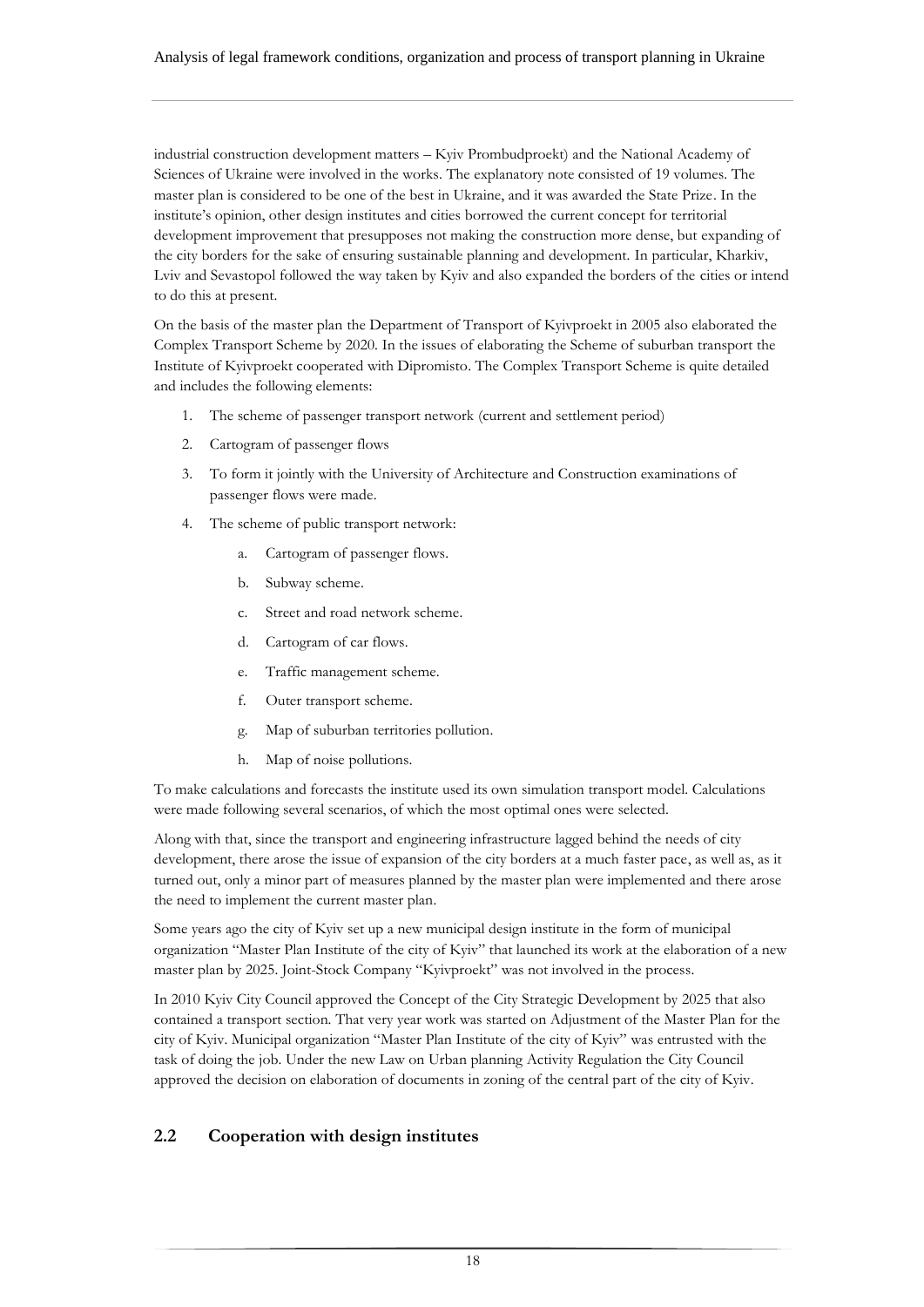About 20 specialized design institutes were involved in the process of master plan elaboration, in particular, in the sphere of transport planning – "Kyivdiprotrans" (railway transport), "Ukrdiprodor" (outer transport), "Richtransproekt" (river transport) and Kyivdormistproekt (transport management). To get the input data information from units and municipal companies of Kyiv City Administration was used. The data on public transport was provided by ME "Kyivpastrans".

The Administration of Urban planning and Architecture acted as **the Ordering Customer** of the new master plan. It bore the main responsibility in exercising control over master plan fulfillment. Along with that, the monitoring and controlling functions were partially delegated by it to the "Master Plan Institute"

In Kyiv **funding** for master plans elaboration was provided from the local budget, though before that it was possible for some separate administrative areas of the city to provide funding for administrative areas, due to which there existed between preconditions for funding the elaboration of urban planning documents.

**Public involvement.** Information with draft master plan materials is available in the Internet at genplanfrad.gov.ua. The proposals received were considered and taken into account. The project underwent public discussion in some city districts. A number of proposals were received from district councils of the city of Kyiv and Kyiv region. In order to coordinate activity and interests Memorandum of coordinating the interest of the city and the region was approved. Draft master plan was presented twice within several months in the premises of the Union of Architects of Ukraine. Also, a number of proposals were submitted by experts of specialized design institutes.

#### <span id="page-18-0"></span>**2.3 The current state**

Currently, the draft master plan is undergoing public discussion. In the nearest future the urban planning council and the Ministry of Infrastructure are expected to approve it. It is expected that it will come into effect in March 2013 (before the election to Kyiv City Council in May 2013). Right after the new master plan comes into effect, elaboration of the new Complex Transport Scheme will be launched. With this in view the city intends, in particular, to use contemporary software and create a transport model. New Complex Transport Scheme is intended to be elaborated for the accounting period of 20 years.

## <span id="page-18-1"></span>**3. Kharkiv**

#### <span id="page-18-2"></span>**3.1 The basic documents in the sphere of urban planning and mobility planning**

Current master plan for the city of Kharkiv was elaborated by design institute "Dipromist" during 2003 and was approved in 2004. Local research institutions were involved in the master plan elaboration: Kharkiv National Academy of Municipal Economy and Kharkiv National Automobile and Highway University. Also, design institute "Kharkivproekt" was involved in the elaboration, it developing the previous master plan for the city of Kharkiv dated 1986. An expert opinion in the master plan was provided by Kyiv Institute "Kyivproekt".

Along with that, there appeared the need to realize the master plan, since after the collapse of the Soviet Union the situation in Kharkiv changed seriously, in particular, in the sphere of transport flow distribution. Thus, while in the Soviet Union they focused around the largest industrial companies, as, for instance, plant

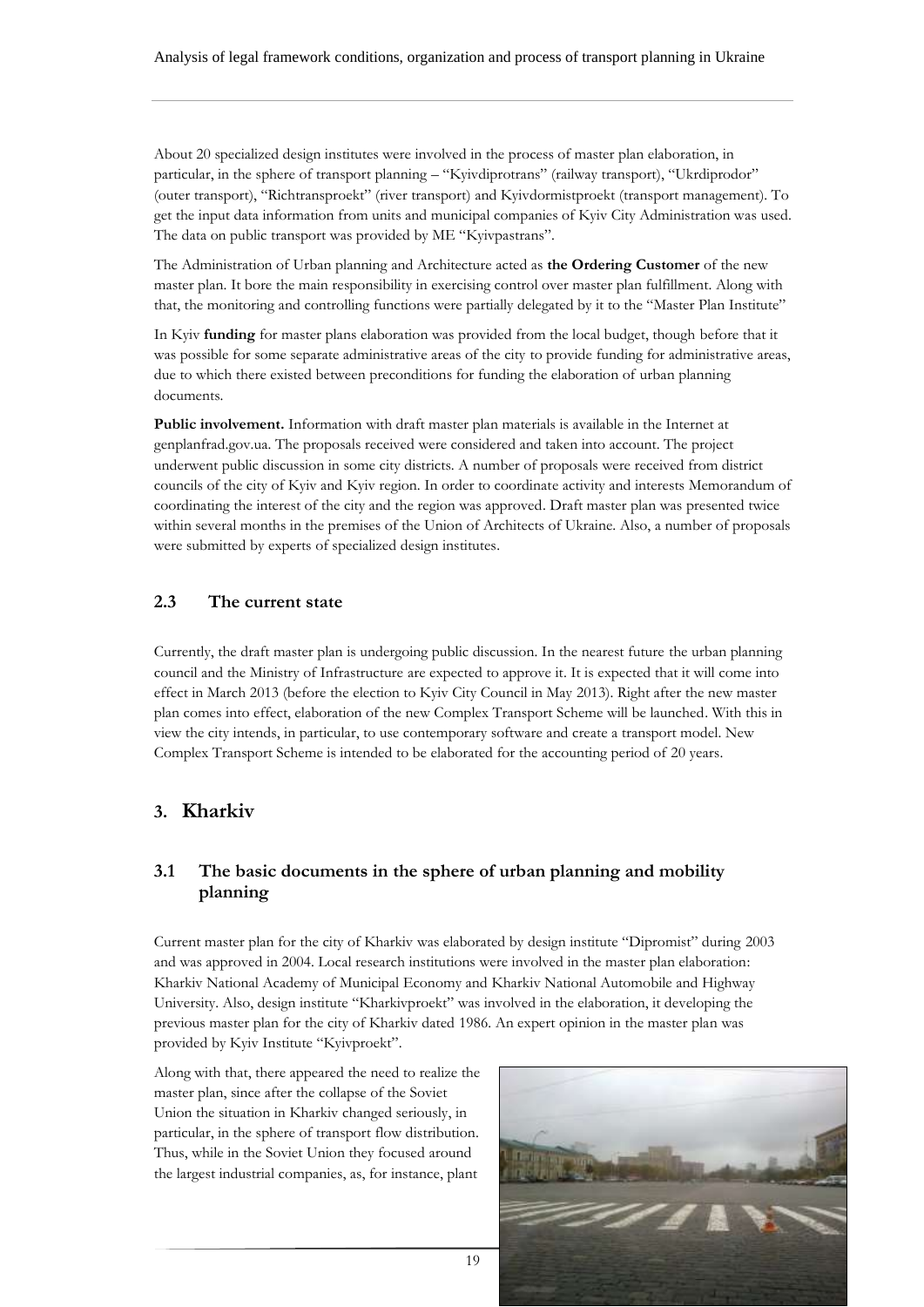named after Yumashev, at the current stage trade centres and markets, as, for instance, the Barbashov market that is considered to be the largest in Europe are in the focus of attention.

**The current state.** In 2011 design institute "Dipromisto" started working at master plan adjustment. The leading architect of projects Volodymyr Oleksandrovych Tokar was in charge of the project, while expert Dmytriy Andriyovych Zhukov was dealing with transport issues. Somewhere in 2007 there was set up the task force under the supervision of the chief architect of the region Mr. Rabinovych, involving research institutions and design institutes "Kharkivproekt", "Intelektproektservis" Ltd. and "AROF" Ltd. That task force worked out part of proposals relating to adjustment and amendment of the master plan, in particular, in the section of transport. Adjustment of the master plan presupposes expansion of the borders of the city of Kharkiv and the corresponding expansion of the transport network. Within those works, the task force under the supervision of the chief architect of the region Mykhaylo Rabinovych elaborated the Concept of Developing Circuit with In-Between Parking Lots. The document presupposes making the circuit as a ring as well as arrangement of in-between parking lots for motor cars and trucks at the entrance to the city for the sake of unloading the central part of the city from transport. In order to perform the new Law of Ukraine "On Regulation of **The Freedom Square in Kharkiv – the largest square in Europe**

Urban Planning" (2011), design institute "MIP" elaborated 3 blocks of detailed territory planning. They embrace the territories which are most interesting from the investment point of view. Such detailed plans partially embraced transport issues.

Elaboration of the complex transport scheme for the city of Kharkiv was envisaged by the urban planning documents, but it has not yet been elaborated. It is planned that adjustment of the master plan for the city of Kharkiv will be considered at the meeting of the urban planning council after the parliamentary election at the end of October 2012. After that, public hearing will be held, and the adjustment will be approved and will come into effect in 2013.

The city obtained some valuable experience while planning mobility and preparing mobility plan for EURO-2012 as the host city. 7 Departments of the City Council as well as a number of state authorities, as, for instance, traffic police, were involved in the elaboration of the plan, explanatory note and operational plans-trackers.

## <span id="page-19-0"></span>**3.2 The role of the Department of Transport**

Transport unit in Kharkiv headed by Serhiy Borysovych Dulfan, as compared with other cities, occupies quite strong positions. The Department of Transport and Communication has some 35 employees and constitutes a key structural unit. It consists of the department of transport infrastructure and department of transportation management. The Department of Transport is intended to be involved in transport development planning, and its head is the member of the corresponding task force. One of the interesting projects suggested and implemented by the department was the project of public private partnership relating to construction of a tram ring implemented jointly with the representatives of the Vietnamese community. On the initiative of the Department, GPS-devices were installed on all the vehicles. On the basis of analysis of statistical data it is easier to arrange its work as well as to plan the measures aiming at the development of the transport infrastructure.

**The Customer** for master plan elaboration was, as it is envisaged by the legislation, the Department of Architecture, Urban planning and Land Relations. The Department headed by Tetyana Ivanivna Ovchinnikova deals with strategic planning of the urban planning development as well as control over fulfillment, viz. inspection of the correspondence of the urban planning measures to the master plan. In transport issues the Department of Transport and Communication is involved.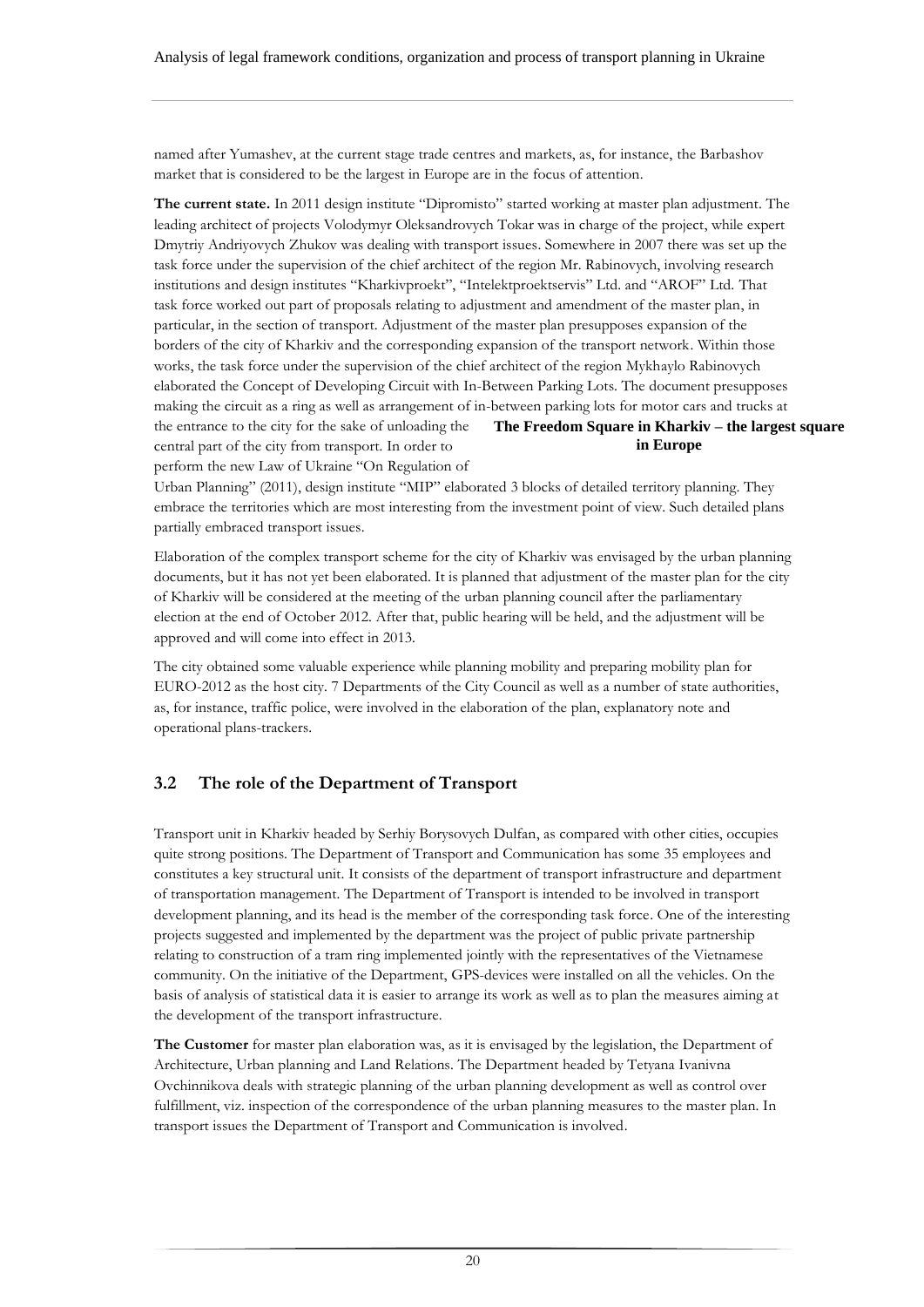**Funding** of the elaboration of the master plan of the city and adjustment of the master plan is provided from the city budget of the city of Kharkiv. Also, private investors were involved in detailed planning elaboration.

**Public involvement.** It is ensured under the current legislation and implemented mainly in the three following forms:

- 1. Placement of materials of the master plan on the web-site of the city council;
- 2. Consideration at the meeting of the open urban planning council open for public participation;
- 3. Holding of public hearing.

However, practice shows that the public is not active and does not make any substantiated proposals. More active in public discussions are representatives of political parties, in particular, in the period of preelection campaigns.

#### <span id="page-20-0"></span>**3.3 Cooperation with academic institututions**

The main research institute the Department of Transport and Communication cooperates with and with which "Dipromisto" cooperated in the development of the master plan is the National Academy of Municip Economy. The Academy has got the Department of Transport Systems and Logistics headed by professor Viktor Kostyantynovych Dolya.

The Department participated in the elaboration of the transport section of the master plan as well as was involved in the Master Plan Adjustment. Involvement of the Department, however, depended on the possibility of funding of its services by the city council. The Department independently elaborated the product for transport modeling NET II that enables to model transport systems of cities as well as assess organizational and planning measures aiming at development of transport infrastructure. The model enables to show the impact on traffic intensity, load, traffic time as well as a number of other indices

reflected by VISUM product of the German PTV firm. At the same time no examinations of transport and passenger flows for the model were made. Using the mode, in the opinion of the Chairperson of the Department, there have been elaborated forecasts of the development of the transport system of the city of Kharkiv by 2050. The city administration and the Department of Transport and Communication from time to time address the departments for consultations as well as with requests of making assessment and calculation for infrastructural measures. Also, the issue of purchasing transport model for the city was raised, however, money was not allocated for that. The

Department and the institute worked at the improvement of the transport system and route network also for other Ukrainian cities, for instance, Berdyansk, Zaporizhzhya, Belgorod. For the city of

**National Academy of City Economy – the main academic partner of the city of Kharkiv in the sphere of transport planning** 

Belgorod a complex transport scheme was also elaborated. 32 employees work at the Department (there are 32 loads).

## <span id="page-20-1"></span>**4. Donetsk**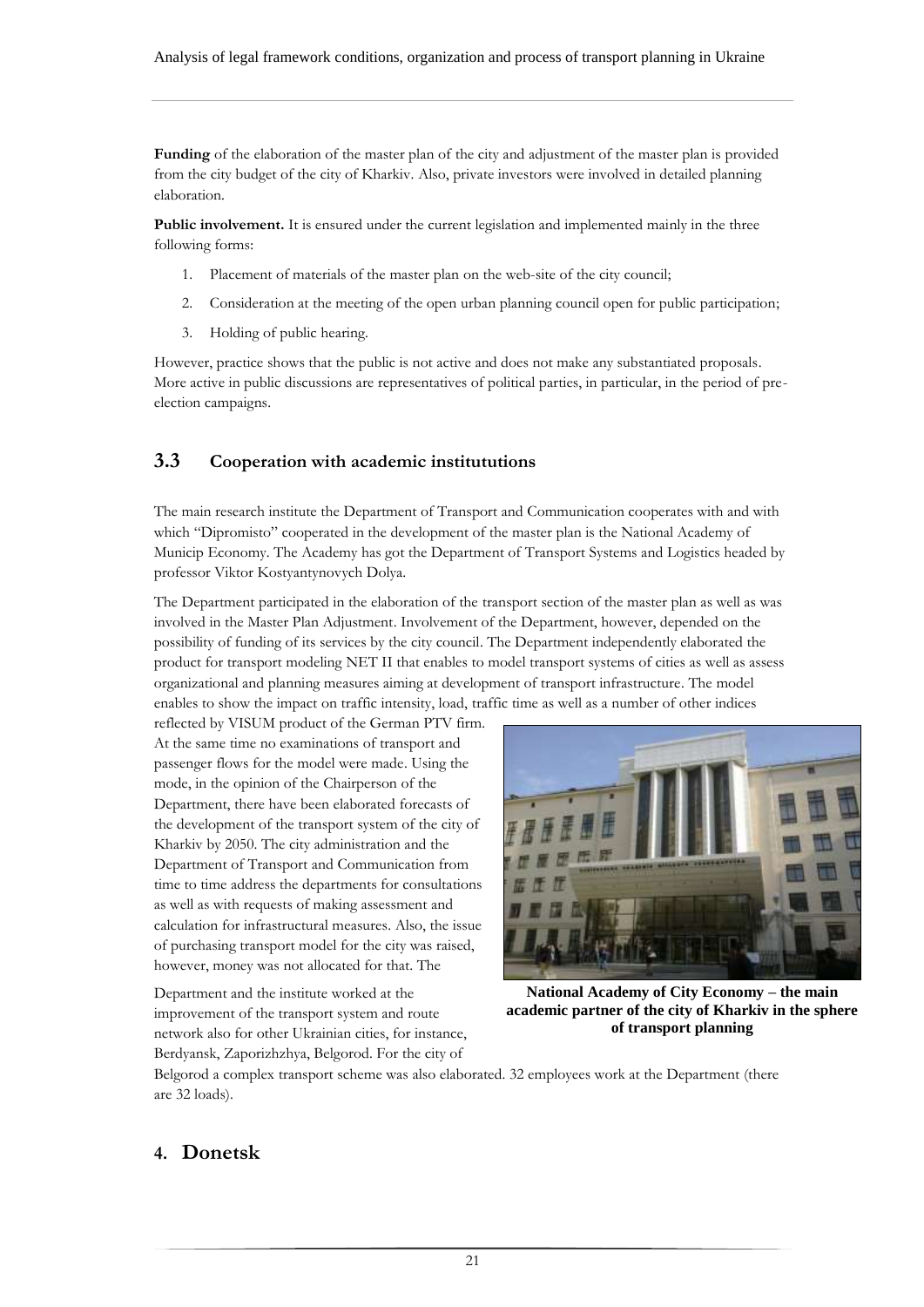## <span id="page-21-0"></span>**4.1 The basic documents in the sphere of urban planning and mobility planning**

The master plan for the city of Donetsk was elaborated by the state research institute of city designing "Dipromisto" under the "Scheme of Donetsk territory planning" approved by the city council of the city of Donetsk in 2003. The master plan was elaborated for the period up to 2031. The plan was elaborated

for the city of Donetsk and Makeyevka as one whole. The chief architect of the project was V. A. Tokar, while the chief engineer of the projects was E. V. Shapovalov. The master plan was elaborated jointly with the ME "Administration of the Master Plan for the City of Donetsk" (the city of Donetsk), the Institute of Economy and Industry of the National Academy of Sciences of Ukraine (the city of Donetsk), the Institute of Demographics and Social Studies of the National Academy of Sciences of Ukraine (the city of Kyiv) and Ukrainian State Research Design Institute

"UkrNIIproektrestavratsiya" (the city of Kharkiv). The work at the master plan was launched in 2007, and it was approved in 2010. That very year the program of implementation of the master plan of the city of Donetsk was approved. In the opinion of



#### **ME "Administration of the Master Plan for the City of Donetsk"**

project participants the data of the master plan is no longer topical and within the following 5 years its adjustment is planned.

The master plan for the city of Donetsk consists of 3 volumes. Volume 2 is entitled "Transport. Engineering infrastructure and environmental protection".

The master plan contains an analytical part and graphic materials. P.7 of the analytical part includes the Basic measures in transport infrastructure development embracing the following:

- Outer transport;
- Railway transport;
- Air transport;
- Main street network.

The graphic materials of the transport part contain the following materials:

- The scheme of city main streets;
- The scheme of passenger transport;
- Cartograms of transport flows intensity (current state and accounting period).



Another important strategic document in the sphere of mobility development, in particular, mobility of public transport is the "Concept of Urban Passenger Transport by 2020". The Concept was elaborated by the Department of Transport and Communication and approved in 2007 by the decision of the City Council of the city of Donetsk. The main tasks of the Concept are as follows:

Development of route network and structure of rolling stock;

Ensuring safety and quality of passenger transportations;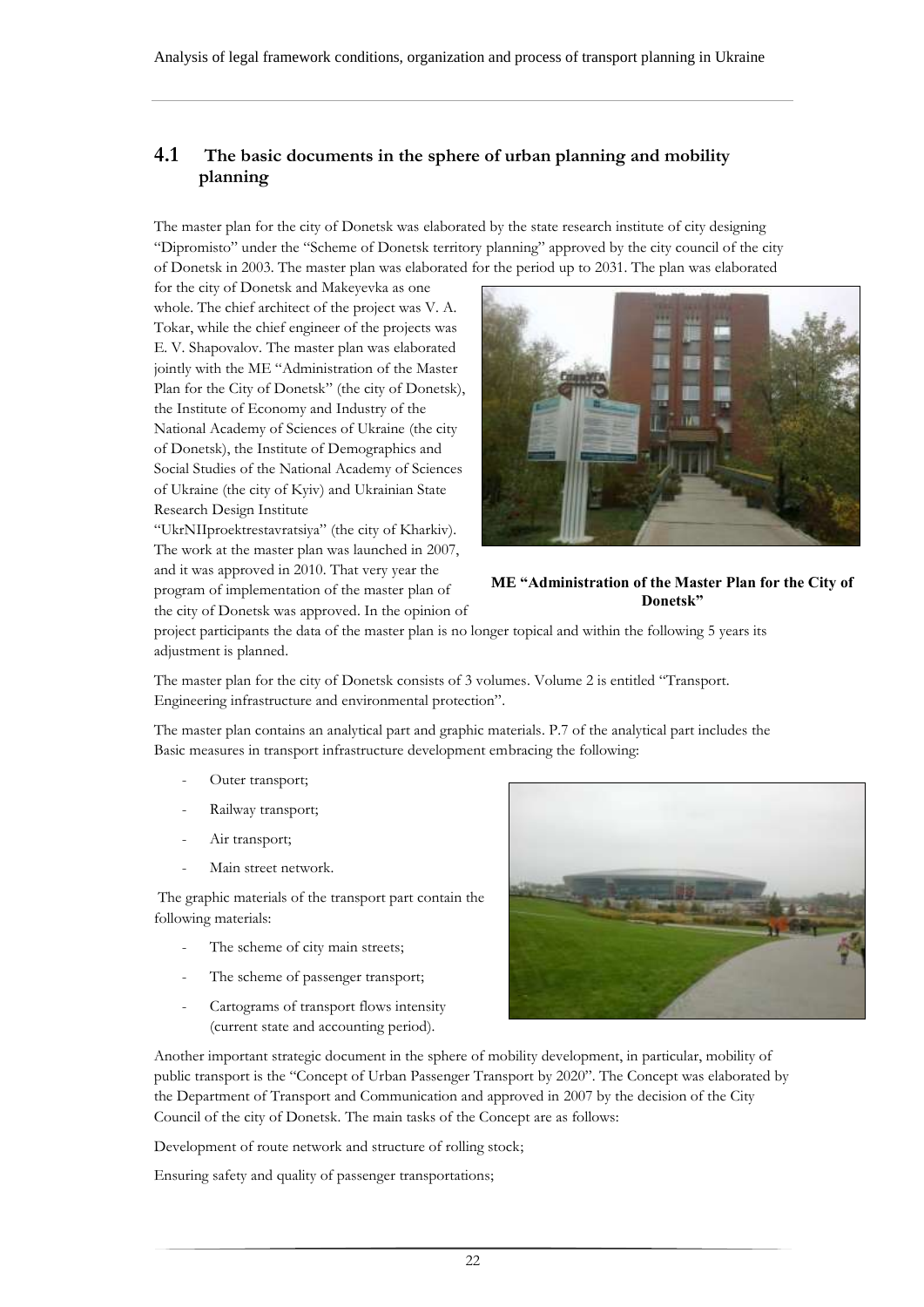Development and improvement of economic relations and the market of public transport services;

Management and control of the public complex;

Formation of staff and social policy in passenger transport;

Improvement of the organization of passenger transportation by taxi;

Improvement of environmental situation.

It should be noted that the Department of Transport and Communication of Donetsk City Council is included to the Main Economic Department. The unit is much smaller than the corresponding units in the city of Kharkiv and even in Lviv (only some 6 people work in the Department), therefore it plays a somewhat less important role in transport planning and influences passing of the corresponding decisions to a smaller extent. The situation is rescued only by the fact that the head of the Department of Transport and Communication is at the same time deputy head of the Main Economic Department that embraces the unit.

In 2012 there was approved "The scheme of traffic management in the central part of the city of Donetsk» elaborated by the ME "Administration of the Master Plan for the City of Donetsk". The key tasks of the document are introduction of one-way traffic in the central part of the city of Donetsk, organizing of additional parking lots and change of public transport flow. Under the new Law on Urban planning Activity Regulation the Department has elaborated 4 detailed territory plans. Under the new construction norms they also contain transport sections "The scheme of transport and passenger flow management".

At the moment the ME "Administration of the Master Plan for the City of Donetsk" is working at the elaboration of the concept for introducing subway in Donetsk. The time of completion of works over the concept is so far unknown. So far it has not been determined whether it is going to be an underground or a ground subway, however, in case the first variant is chosen, it will not lie deep, due to underground hollows left from mines.

Donetsk Academy of Road Transport has started work at the Complex Transport Scheme.

**Public discussion and public involvement.** During the state examination (held by Kyiv Institute SE "Ukrderzhbudekspertyza"), the project was submitted for public discussion. Unlike the new Law on Urban planning that presupposes the need for public hearing for the draft master plan before the state examination, under the legislation current at that time the master plan for the city of Donetsk was presented for public discussion after the state examination. Public involvement in the discussion of the general plan was made under the current legislation and state construction norms and consisted in practice of the following measures:

- Publication of the master plan materials on the web-page of Donetsk City Council;
- Presentation, stands and materials of the master plan during several months were presented in the premises of ME "Administration of the Master Plan for the City of Donetsk"
- Weekly meetings with stakeholders and answers to their questions (announcements about them were published in the Internet and in newspapers).

<span id="page-22-0"></span>All in all, in the course of public hearings the department received and processed about 100 proposals.

#### **4.2 Cooperation with scientific institutions**

The main academic partner of the city of Donetsk is Donetsk National Academy of Motor Transport. To the order of the administration of welfare, the Institute elaborated Complex Traffic Management Scheme. Within the academy there also functions research centre headed by the vice-rector Mr. Serhiy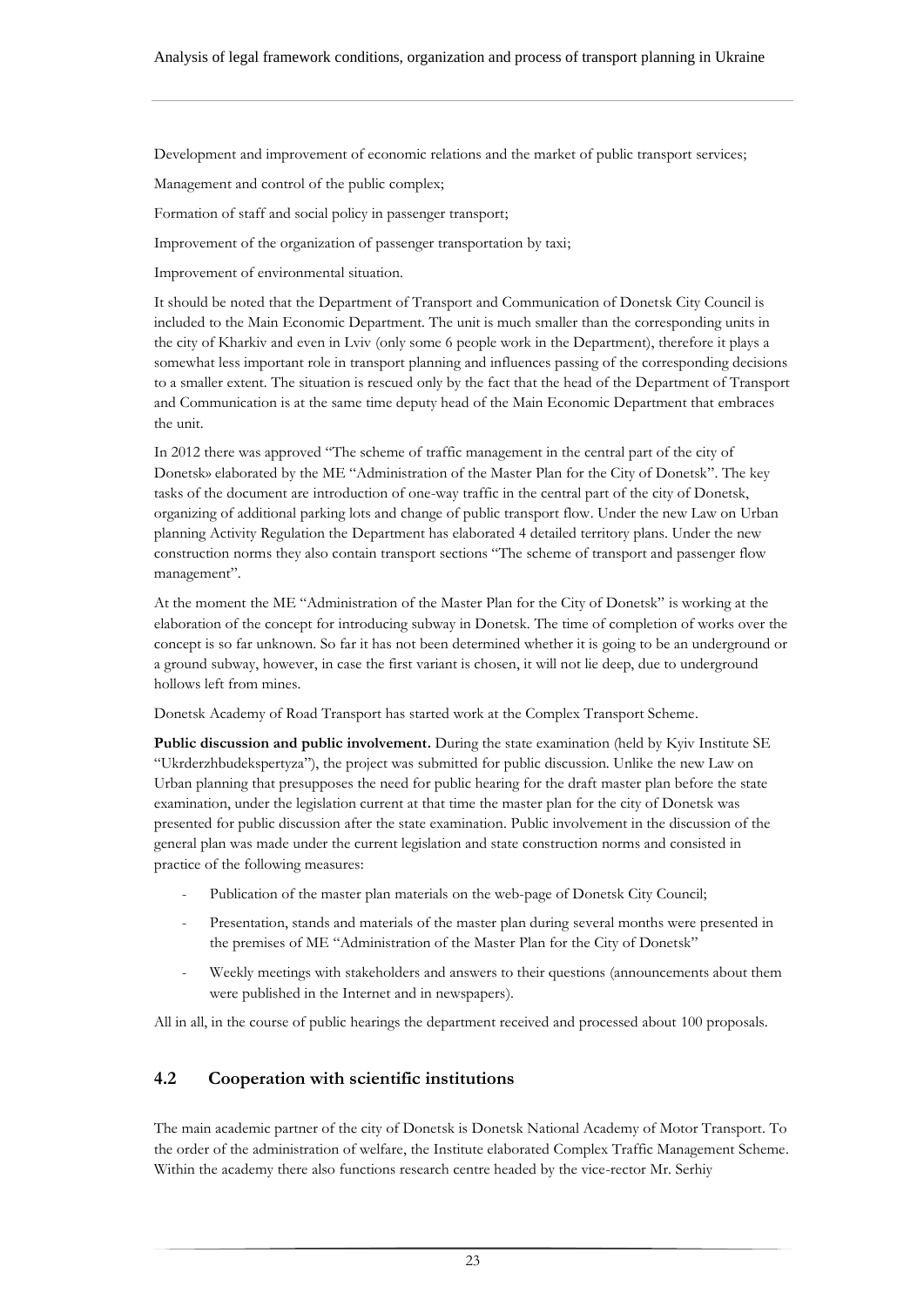Mykolayovych Dovhopolyy and Mr. Byelov. The Academy is elaborating proposals on improvement of traffic management, transport infrastructure development and bicycle infrastructure development for the city. The Academy also assisted the city of Donetsk in preparation for EURO-2012, in particular, in the aspect of parking lots arrangement.

Currently the Academy has launched work at Complex Transport Scheme. The Concept will include analysis of the current state and measures planned.

So far the Academy does not use but is very much interested in using software, in particular, for transport modeling both in the academic process and in everyday work.

The Academy cooperates closely with such design institutes as "Ukrhiprodor", "Dipromisto", "Zheldorproekt" and other research institutions, as, for instance, with the Road Transport Institute in the city of Donetsk, Academy of Municipal Economy in the city of Kharkiv, Kyiv National University of Architecture and Construction (expert in the sphere of urban transport and infrastructure planning – Reytsyn Volodymyr Oleksandrovych), National Transport University (expert in the sphere of general use road planning Polishchuk Volodymyr Petrovych) and Dresden University of Technology.

The Main Administration of Urban planning and Architecture of the city of Donetsk is **the Customer** for the master plan for the city of Donetsk. Donetsk ME "Administration of the Master Plan for the City of Donetsk" set up in 1992 has performed the role of partner and subcontractor of the main performer of design institute "Dipromisto". The Department remained to be one of few design institutes dealing with urban planning document elaboration.

**Funding.** Master plan elaboration was made out of the funds of the city budgets, the same as zoning plan elaborated by the ME "Administration of the Master Plan for the City of Donetsk". The same administration also elaborated 3 detailed territory plans. The funds for the elaboration of those documents were, however, provided by private investors.

**Control and monitoring.** Exercised by the Main Administration of Urban planning and Architecture, however, partially the monitoring functions are also performed by the ME "Administration of the Master Plan for the City of Donetsk".

## <span id="page-23-0"></span>**4.3 Design institutes in the sphere of urban planning and mobility planning**

In the Soviet times an important place in the sphere was held by "Donbasgrazhdanproekt" (civil engineering designing) and "Promstroyproekt" (industrial construction designing). Due to reduction of industrial construction as well as privatization of "Donbasgrazhdanproekt" those institutes got much weaker. Also, there appeared quite a number of private entrepreneurs and small private companies doing design works. One of the basic directions of the institute's work is elaboration of urban planning documents and programs (strategies). The working design documents are mainly elaborated by other institutions.

Transport planning for the city within the master plan elaboration is made by transport specialists of design institute "Dipromisto" jointly with transport experts of the ME "Administration of the Master Plan for the City of Donetsk". Currently, the Administration has got no own specialist in the sphere of transport planning and, if necessary, involves contractors.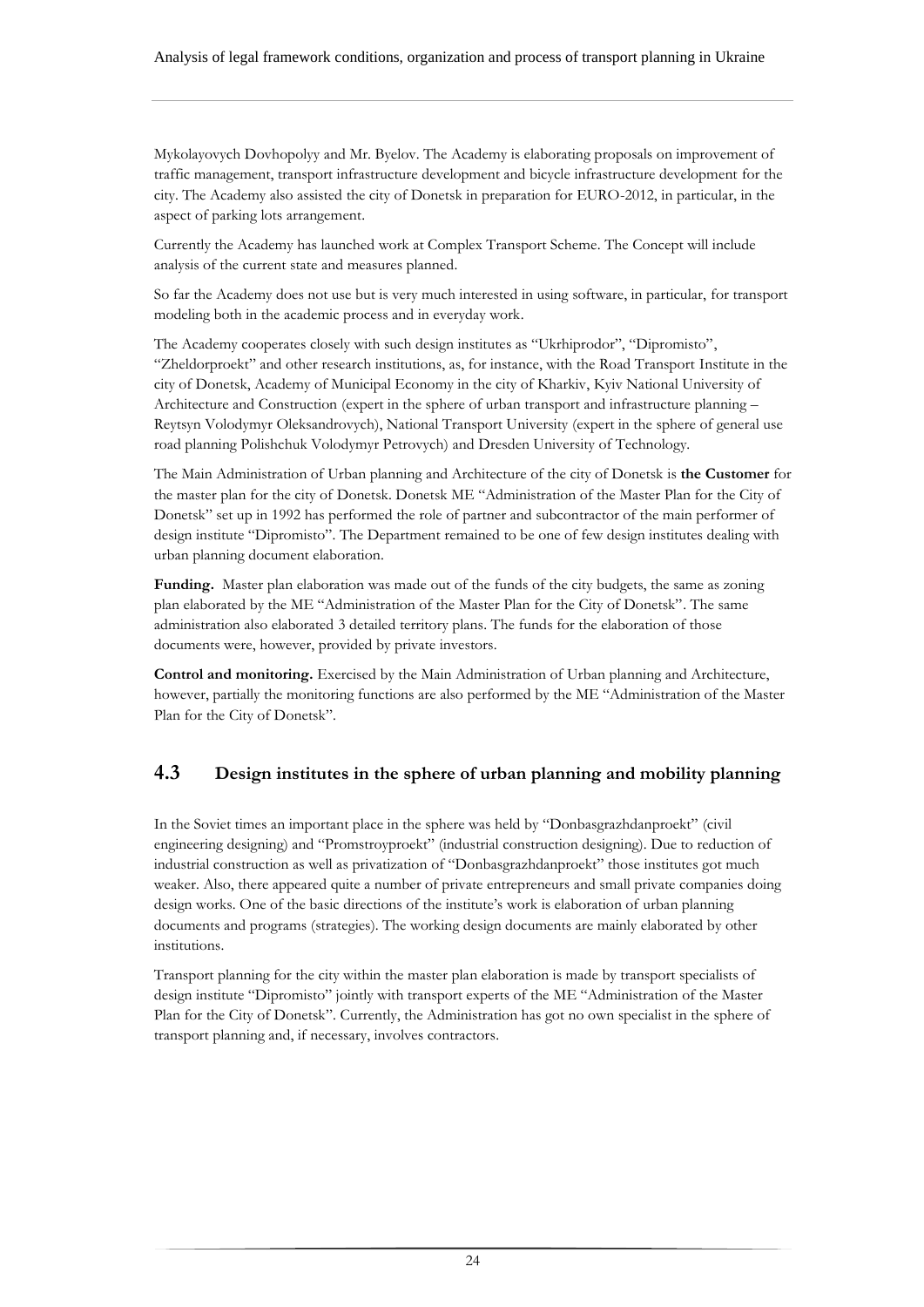# <span id="page-24-0"></span>Part III Recommendations

Analysis has shown that the process of mobility planning is regulated at the general national level by laws and construction norms. Currently there has been made foregrounding of part of norms, while updating of the other part of norms is either being done or is planned. In the elaboration of such norms support on behalf of Minregionbud and basic design institutes would be expedient. It would also be expedient to translate the norms of the EU and Germany, in particular, relating to the sphere and to provide support in the elaboration of norms, by way of involving experts.

Each of the cities analyzed requires support in the sphere of mobility planning. Lviv and Donetsk approved new master plans only in 2010, however, new Complex Transport Schemes have not yet been elaborated. Kyiv is working at the elaboration of the new Master Plan of the city and transport section, while in Kharkiv they are working at the master plan adjustment.

Right after approval of the new master plan, the city of Kyiv intends to start working at the preparation of Complex Transport Scheme. Currently, the city intends to elaborate the transport model for doing those works. It would be expedient to support the city in the elaboration of such model, as well as to provide further support in the elaboration of the Complex Transport Scheme. On behalf of design organizations the interest in the elaboration of the integrated sustainable mobility plan under the EU Action Plan and best practices of Germany and the European Union was pointed out.

In Donetsk work at the Complex Transport Scheme was started by Donetsk Motor Transport Academy. The Academy expressed its interest in using modern instruments for transport planning as well as in the preparation of academic materials and curricula as well as elaboration of strategic instruments and documents for transport planning involving German experts. On behalf of the Department of Transport the interests in the elaboration of bicycle transport networks was indicated.

In the city of Kharkiv the Department of Transport is most interested in the elaboration and introduction of the automated traffic management system, introduction of intelligent transport management systems, furnishing of the road network with "intelligent signs", introduction of environmentally oriented modes of transport, including electric buses, as well as optimization of the work of GPS system introduced within the public transport system and dispatch centre, processes automation. In those directions the city would be most interested in involving foreign experts. In particular, the wish to make an academic trip to be made familiar with the procedure of transport's work arrangement was expressed.

In the city of Lviv support of the city would be most expedient in case of a more active use of available instruments for transport planning, as well as in the elaboration of sustainable mobility plan. Also, taking into account the fact that the city is intended to be made the main basis in the application for holding the Winter Olympic Games 2022, support of the city and the National Olympic Committee would be desirable in the preparation and submission of the application.

Currently there is no acute research on mobility, including interviewing of the households concerning their daily transport behavior. Such a research would provide the possibility to perform transport infrastructure and mobility planning in Ukrainian cities more accurately and effectively.

Thus, both in the state and local levels, as well as on the part of design institutes and research institutions there is a need and interest in cooperating with the experts of the German Society for International Cooperation in planning urban mobility in Ukraine.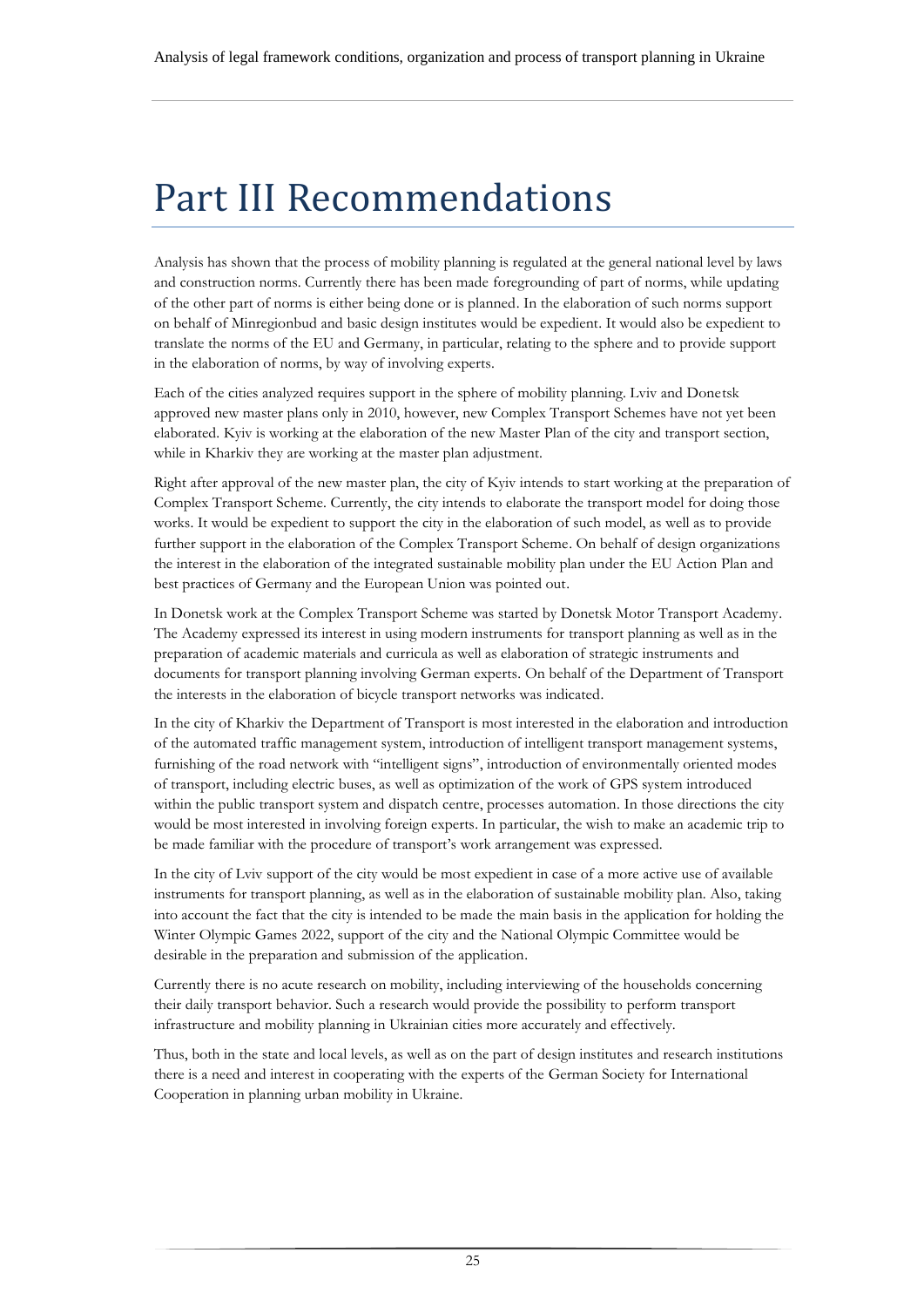<span id="page-25-0"></span>*Annex 1. Legislative acts regulating urban development and mobility planning in Ukraine*

#### **Laws:**

- 1. Constitution of Ukraine (1996)
- 2. Commercial Code of Ukraine (2003)
- 3. Land Code of Ukraine (2001)
- 4. Law of Ukraine "On Regulation of Urban Planning" (2011)
- 5. Law of Ukraine "On Construction Norms" (2010)
- 6. Law of Ukraine "On the Fundamentals of Urban Planning" (1992)
- 7. Law of Ukraine "On the General Scheme of Territory Planning of Ukraine" (2002)
- 8. Law of Ukraine "On Transport" (1994)
- 9. Law of Ukraine "On Road Traffic "(1993)
- 10. Law of Ukraine "On Architectural Activity" (1999)
- 11. Law of Ukraine "On Environmental Protection" (1991)
- 12. Law of Ukraine "On Comprehensive Reconstruction of Blocks of Buildings (Micro-districts) of the Outdated Residential Housing Stock" (2007)
- 13. Law of Ukraine " On Local Self-Government in Ukraine" (1996)
- 14. [Law of Ukraine "One Local State Administrations" \(1999\)](http://www.grad.gov.ua/files/images/Image/dok/4.doc)
- 15. Law of Ukraine "On Land Assessment" (2003)
- 16. The Draft Urban Planning Code of Ukraine (2012)

#### **By-Laws:**

1. Order of the Cabinet of Ministers of Ukraine "On Approval of Transport Strategy of Ukraine for the Period up to 2020" N 2174-р dated October 20, 2010.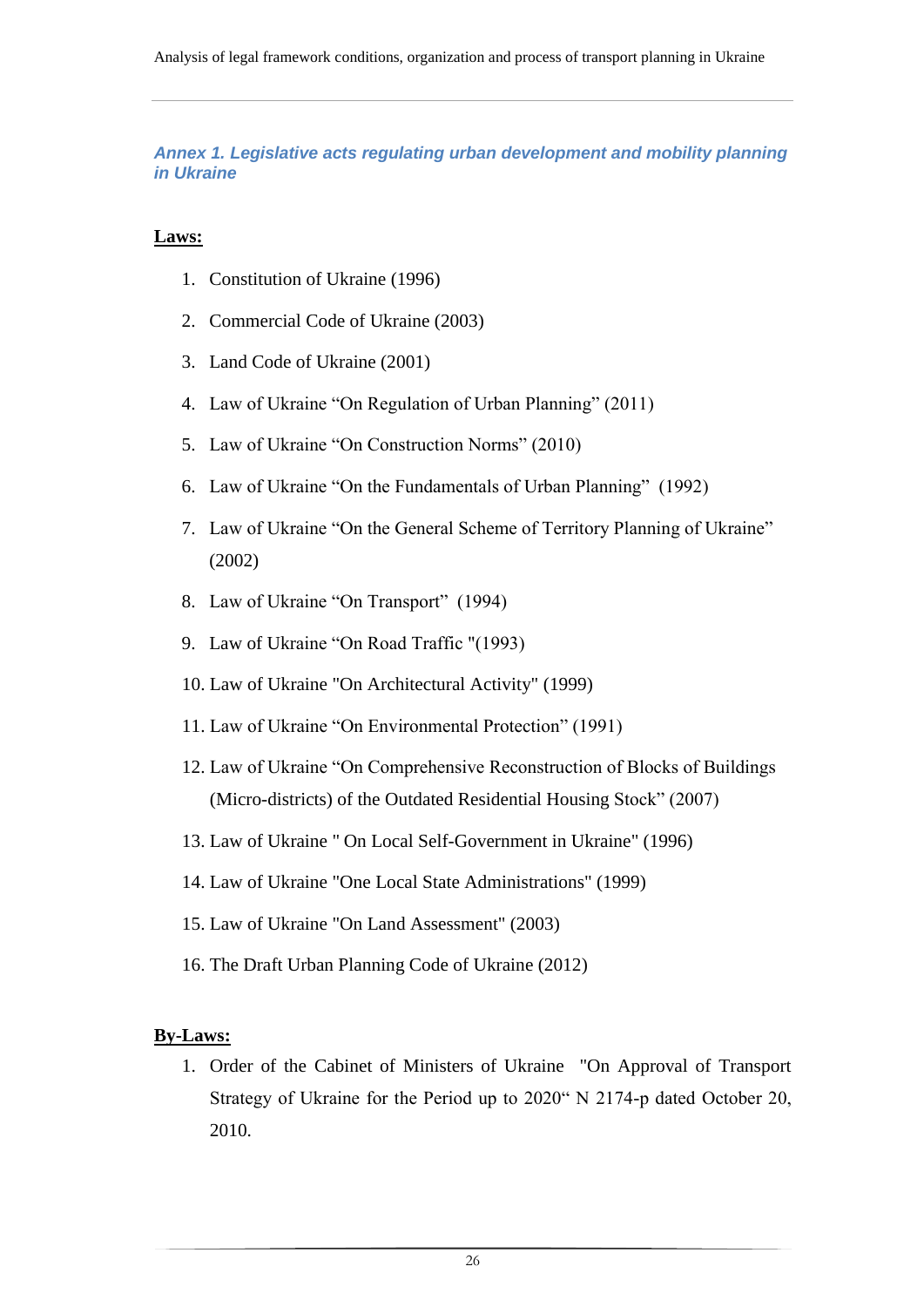- 2. [Resolution of the Cabinet of Ministers of Ukraine "On Approval of the](http://www.grad.gov.ua/files/images/Image/dok/14.doc)  [Procedure for Issuance of the Benchmark Data for the Designing of Town](http://www.grad.gov.ua/files/images/Image/dok/14.doc) [Planning Objects" N489 dated May 20, 2009](http://www.grad.gov.ua/files/images/Image/dok/14.doc)
- 3. Resolution of the Cabinet of Ministers of Ukraine "On the Procedure of Holding Public Hearing Relating to Consideration of Public Interest during Elaboration of Urban planning Documentation in the Local Level" N 555 dated May 25, 2011 р.
- 4. Order of the Ministry of Regional Development, Construction, Housing and Communal Services "On Approval of the Procedure of Urban Planning Document Elaboration" No. 290 dated November 16, 2011
- 5. [Order of the Ministry of Regional Development, Construction, Housing and](http://www.grad.gov.ua/files/images/Image/dok/16.doc)  [Communal Services "On approval of the Architectural Certification](http://www.grad.gov.ua/files/images/Image/dok/16.doc)  [Commission " N 212 dated May 27, 2009](http://www.grad.gov.ua/files/images/Image/dok/16.doc)
- 6. [Order of the Ministry of Regional Development, Construction, Housing and](http://www.grad.gov.ua/files/images/Image/dok/21.doc)  [Communal Services " On approval of certificates of compliance project](http://www.grad.gov.ua/files/images/Image/dok/21.doc)  [documentation, requirements of state standards, building standards and](http://www.grad.gov.ua/files/images/Image/dok/21.doc)  [regulations, the customer of the construction, act completion of the](http://www.grad.gov.ua/files/images/Image/dok/21.doc)  [property's " N 575 Dated December 10, 2008](http://www.grad.gov.ua/files/images/Image/dok/21.doc)
- 7. Order of the Ministry of Regional Development, Construction, Housing and Communal Services "On Approval of Development of Historic and Architectural Key-plan of the Inhabited Settlement" N 64 dated June, 2, 2011
- 8. The Cabinet of Ministers of Ukraine; Resolution, Provision N 559 dated May 25, 11 "On Urban Development Cadastre".
- 9. Resolution of the Ministry of Regional Development "On Information Exchange between Urban Development and State Land Cadastres" N 556 dated May 25, 2011.
- 10. Resolution of the Cabinet of Ministers of Ukraine "On the Procedure of Holding Public Hearing Relating to Consideration of Public Interest during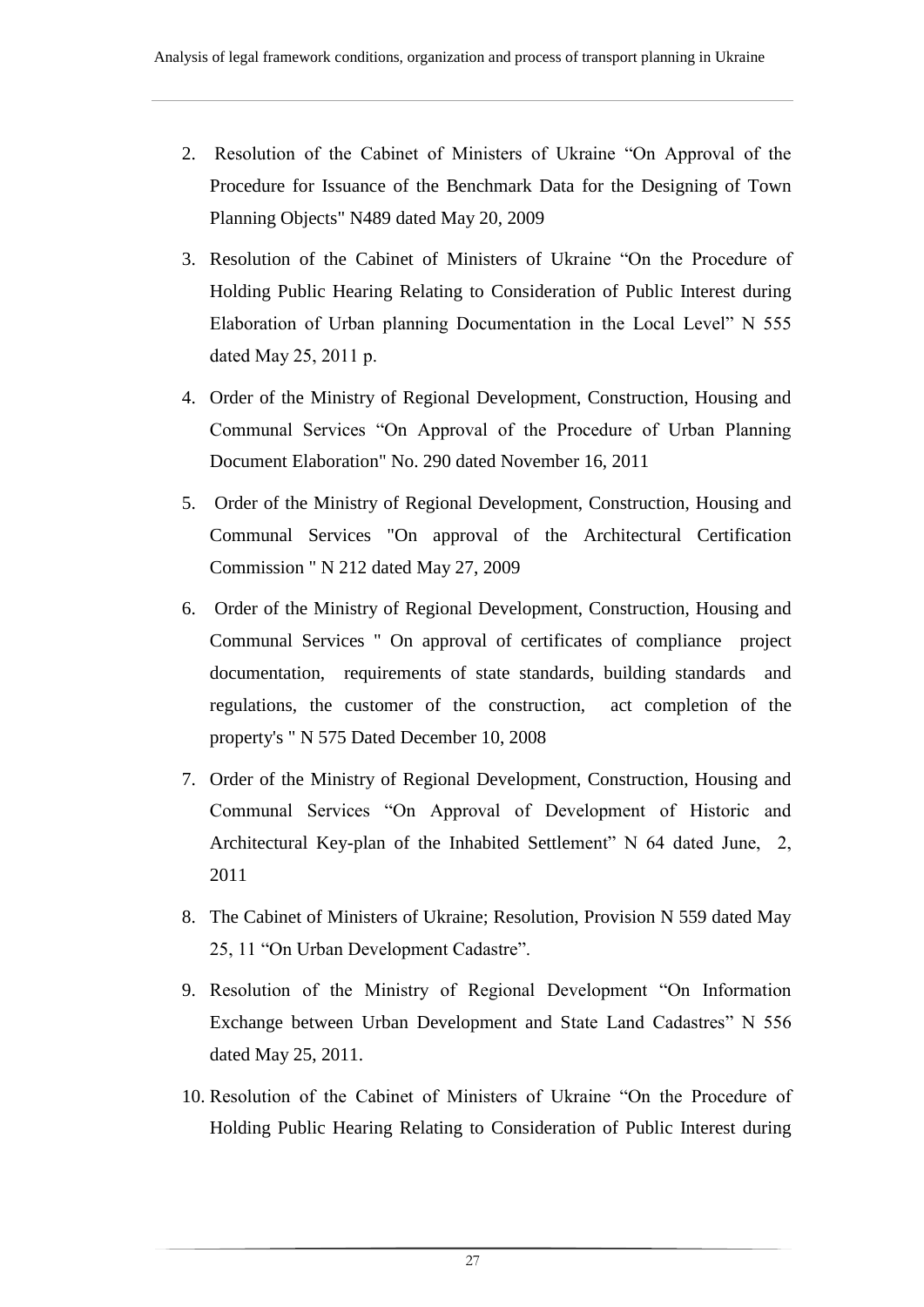Elaboration of Urban planning Documentation in the Local Level" N 555, dated May 25, 2011.

- 11. The Cabinet of Ministers of Ukraine; Resolution, Order, List N 548 dated May, 25, 2011"On Adopting the Order of Execution of Examination of Urban Planning Documentation".
- 12. The Cabinet of Ministers of Ukraine; Resolution, Order, List N 560 dated 11 May, 2011 " On Adopting the Order for Approval of Construction Projects and for Their Expertise and Recognition of Those Who Have Lost Their Effect, Some of the Decisions of the Cabinet of Ministers of Ukraine".
- 13. DBN B.1.1.-15:2012 Composition and Content of a Master Plan for an Inhabited Settlement
- 14. DBN B.1.1.-14:2012 Composition and Content of a Detailed Territory Plan
- 15. DBN B.1.1.–13:2012 Composition and Content of Urban Planning Documents in the State and Regional Levels
- 16. DBN 360-92. Urban Planning. Planning and Development of Urban and Rural Settlements.
- 17. DBN B.1-2-95. Composition, Content, Procedure of Elaboration, Approval and Adoption of Complex Transport Schemes for the Cities of Ukraine
- 18. DBN V. 2.3-5-2001. Streets and Roads of Inhabited Settlements.
- 19. DBN V.2.3-15-2007. Parking lots and Garages for cars
- 20. Temporary Norms of Designing Traffic Management Schemes in the Cities of Ukraine". К., 1990
- 21. State Sanitary Regulations for planning and building-up of settlements.

| $N_2$ | <b>Full name</b>                | <b>Position</b>                                  |  |  |
|-------|---------------------------------|--------------------------------------------------|--|--|
| 1     | Kudelin Andriy Evhenovych       | Deputy of the Chief Architect of Kyiv            |  |  |
|       | Skorobahatov Borys Vasyljovych  | Advisor on transport of Kyiv city administration |  |  |
| 3     | Zhukov Dmytro Andriyovych       | Chief specialist on transport «Dipromisto»       |  |  |
|       | Chyzmarjov Volodymyr Ihnatovych | Director of the Institute «Kyivgenplan»          |  |  |

#### <span id="page-27-0"></span>*Annex 2. Interviewed experts*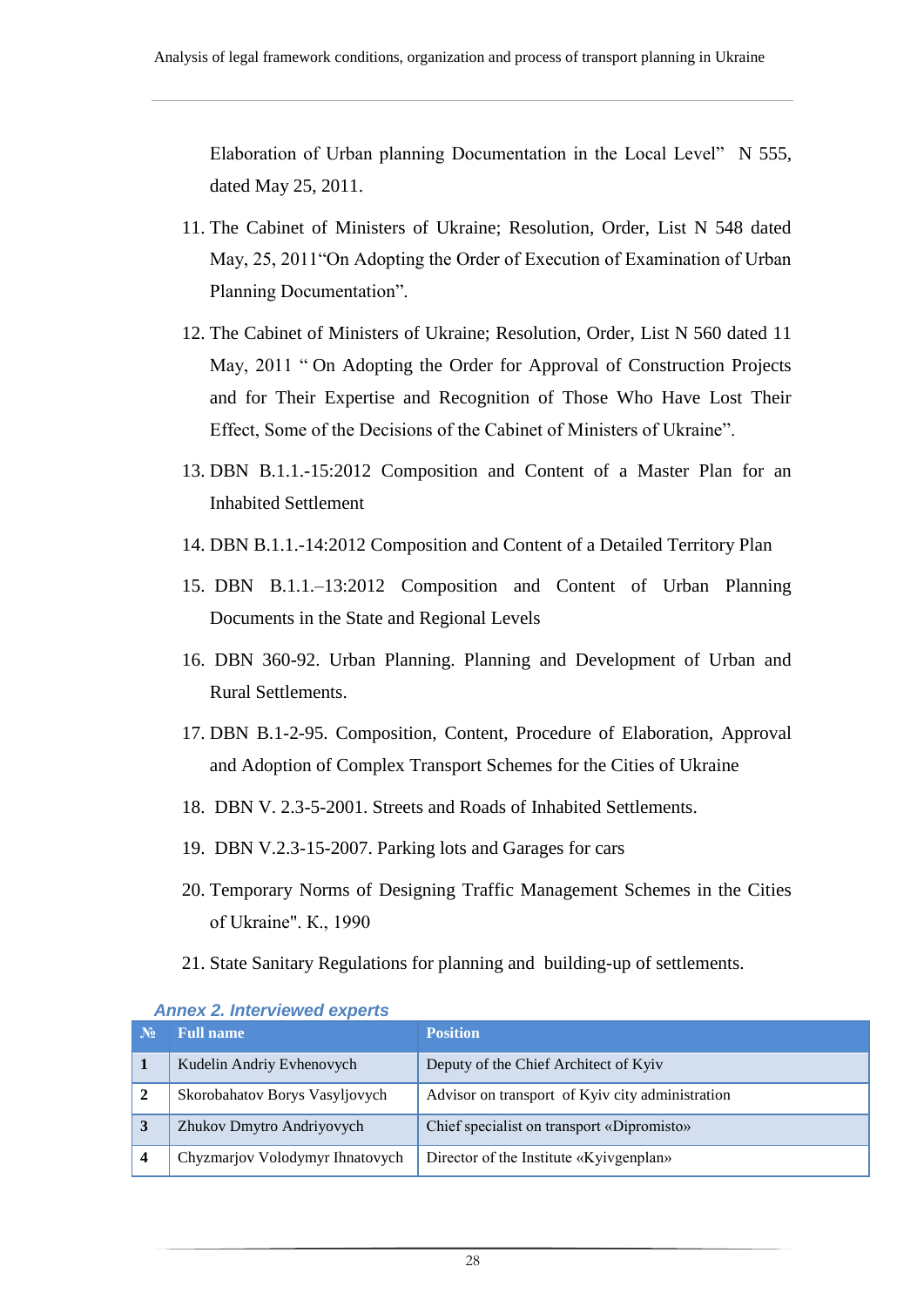| N <sub>2</sub> | <b>Full name</b>                  | <b>Position</b>                                                                                                          |  |  |
|----------------|-----------------------------------|--------------------------------------------------------------------------------------------------------------------------|--|--|
| 5              | Lysjuk Hennadiy Hryhorovych       | Chief project engineer on transport «Kyivgenplan»                                                                        |  |  |
|                |                                   |                                                                                                                          |  |  |
| 6              | Hanhanov Evheniy Oleksandrovych   | Director of the transport management department of EURO 2012                                                             |  |  |
| $\overline{7}$ | Khrystyuk Mykola Mykolajovych     | Expert on transport, developer of the norms DerzhdorNNIP                                                                 |  |  |
| 8              | Shertobaev Arkadiy                | Head of the sector for strategic analysis and planning                                                                   |  |  |
| 9              | Aljabjeva Tamara Anatolijevna     | Institute of General plan of Kyiv city                                                                                   |  |  |
| 10             | Bodnar Anna                       | Project manager «Dniprovska perlyna», Department of architecture<br>and urban development                                |  |  |
| 11             | Khrystjuk Mykola Mukhajlovych     | Expert on transport planning                                                                                             |  |  |
| 12             | Dulfan Serhij Borysovych          | Director of the department of transport and communications of<br>Kharkiv city council                                    |  |  |
| 13             | Ljashenko Evheniy Petrovych       | Head of the department of transport and communications of Kharkiv<br>city council                                        |  |  |
| 14             | Rodionov Serhiy                   | Specialist on transport management and infrastructure of Kharkiv<br>city council                                         |  |  |
| 15             | Dolja Viktor Kostjantynovych      | Professor, Head of department of transport systems and logistics of<br>Kharkov national academy of municipal economy     |  |  |
| 16             | Chumachenko Vitaliy Anatolijevych | Employee of TOV «Intelektprojectservice»                                                                                 |  |  |
| 17             | Ovchynnikova Tetyana Ivanivna     | Director of the Department of architecture, urban planning and land<br>relations of Kharkiv city council                 |  |  |
| 18             | Sadovskyj Oleksiy Mykolayovych    | Deputy of the Chief Architect, Head of the department of master plan<br>of Kharkiv city council                          |  |  |
| 19             | Rabinovich Mykhajlo Samuilovych   | Head of the Department of urban development and architecture of<br>Kharkiv regional state administration                 |  |  |
| 20             | Vasenko Vladyslav                 | Director of the municipal enterprise "Miskelektrotransservice"                                                           |  |  |
| 21             | Ukis Oleksandr Isaakovych         | Deputy director of the municipal enterprise<br>"Miskelektrotransservice"                                                 |  |  |
| 22             | Ploshay Fedir Viktorovych         | Head of the Department of transport or Donetsk city council                                                              |  |  |
| 23             | Chernenko Ludmyla Ivanivna        | Transport coordinator of the Department of "Euro-2012", Head of the<br>municipal enterprise "Donhorelektrotrans" service |  |  |
| 24             | Dovhopalov Serhiy Mykolayovych    | Vice-rector of Donetsk Academy of highway transport                                                                      |  |  |
| 25             | Dmytro Navrotskyj                 | Deputy Director of urban development of municipal enterprise<br>"Upravlinnja heneralnoho planu Donetska"                 |  |  |
| 26             | Navrotskyj Mykhajlo Heorhijevych  | Chief project architect of municipal enterprise "Upravlinnja<br>heneralnoho planu Donetska"                              |  |  |
| 27             | Fialkovskyj Serhiy Jaroslavovych  | Manager of transport team of architectural designing workshop -2 of                                                      |  |  |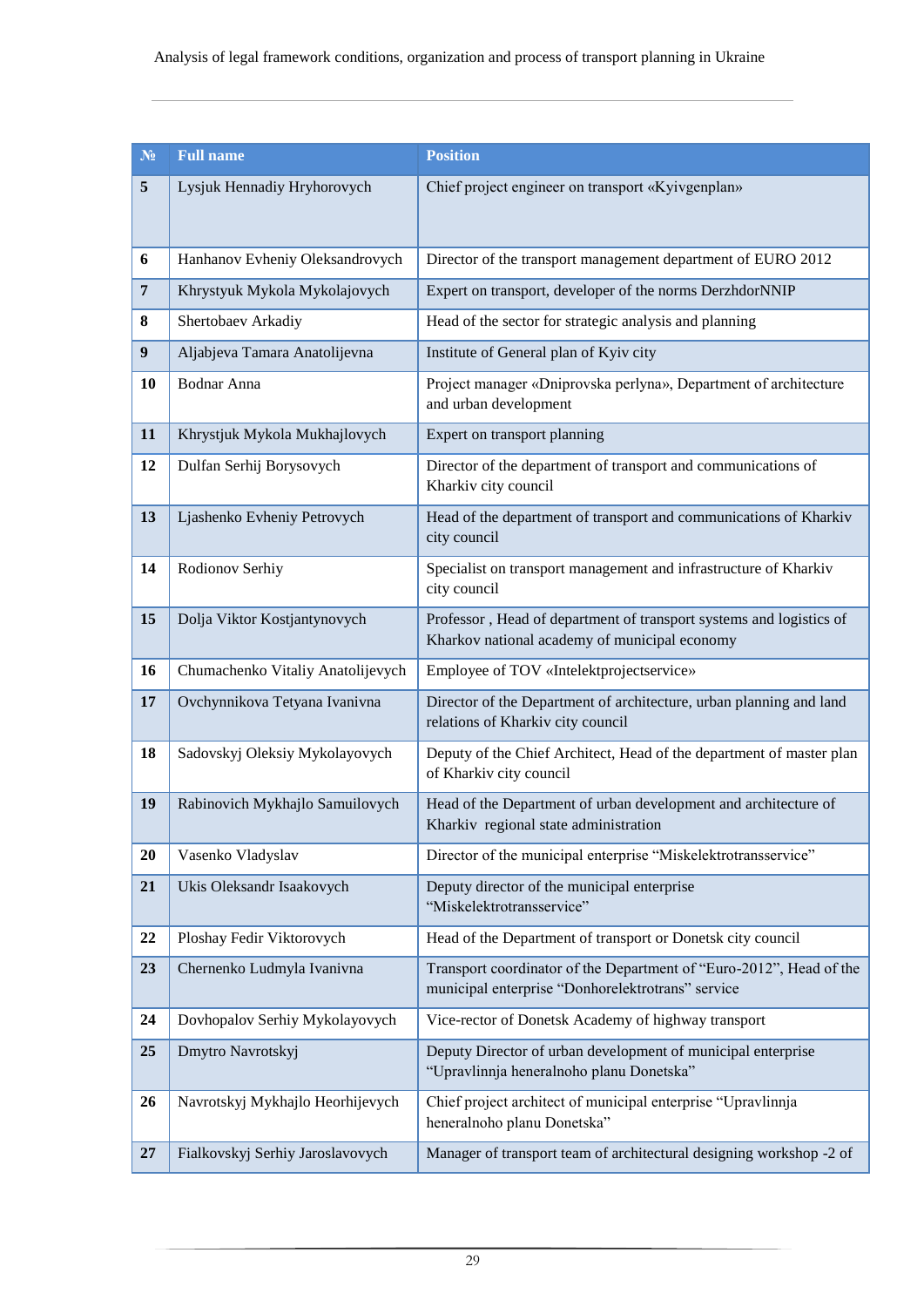| $N_2$ | <b>Full name</b>             | <b>Position</b>                                                                                                                           |
|-------|------------------------------|-------------------------------------------------------------------------------------------------------------------------------------------|
|       |                              | state enterprise "Mistproject"                                                                                                            |
| 28    | Dubyna Vitaliy Ivanovych     | Architect, manager of architectural designing workshop -2 of state<br>enterprise "Mistproject"                                            |
| 29    | Mazur Vitaliy Volodymyrovych | Head of scientific laboratory-80 of National university "Lviv<br>Polytechnic"                                                             |
| 30    | Lahunova Iryna Anatolijvna   | Head of Standards department of The Ministry of Regional<br>Development, Construction, Housing and Communal Services of<br><b>Ukraine</b> |

## <span id="page-29-0"></span>*Annex 3. Approximate list of questions for the experts in the field of transport planning:*

- 1. How is the mobility planning regulated in your city?
- 2. What are the most important documents in this sphere: transport part of the master plan, Complex Transport Scheme, other documents? When and by whom they were developed?
- 3. What was the procedure of elaboration and approval of mobility plans in your city? What were the main stages?
- 4. Who is/was the customer (architectural departments of cities etc.) on the part of the city and on the part of the performers?
- 5. Other actors and participants involved. Who else takes part in the process and influences on it?
- 6. Who implements the documents and controls their execution?
- 7. Did your propose any changes to the legislative acts or the process of urban mobility planning?
- 8. Which institutions elaborated the transport part of the master plan in your city?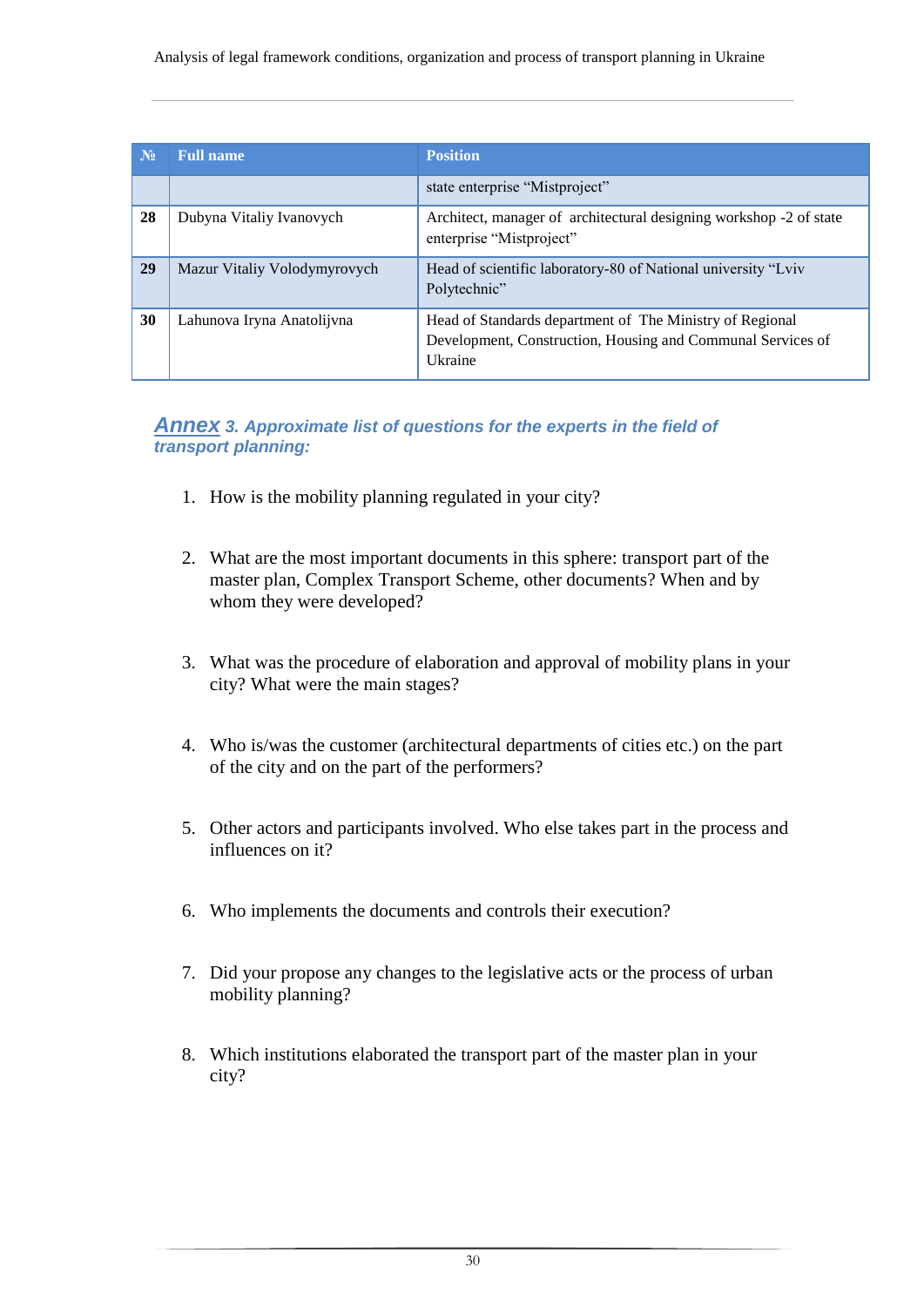- 9. What sources of funding exist and are used for elaboration and implementation of master plans and other instruments for transport planning in your city?
- 10. Are there any consultancies provided to the publicity (public hearings, other forms), how does it happen and in what forms?
- 11. Are there any scientists and scientific institutes involved in the procedure of urban planning or transport planning? Does city cooperate with them? In which form?
- 12. How does EURO 2012 influenced on urban mobility planning? Are there any other events planned which could affect the urban mobility planning?
- 13. Are you familiar with European standards and practices (including integrated planning mobility) for planning urban mobility, in particular the Action Plan on Urban Mobility (2009)? Are they taken into consideration during daily work?
- 14. Is the city interested in the elaboration of sustainable mobility plan?
- 15. Does city use strategic transport planning tools such as, for example, transport model, and are there any plans to develop and use such tools in transport planning?
- 16. Which directions and spheres of cooperation with foreign experts are interesting for the city in the sphere of urban mobility planning and transport infrastructure?

| $N_2$          | <b>Name</b>                                                             | <b>Address</b>                           | <b>Telephone</b>                       | <b>Website</b>                 |  |  |
|----------------|-------------------------------------------------------------------------|------------------------------------------|----------------------------------------|--------------------------------|--|--|
|                | <b>Designing Institutes</b>                                             |                                          |                                        |                                |  |  |
| $\mathbf{1}$   | <b>Institute "Dnipromisto"</b>                                          | bly. Lesi<br>Ukrainky, 26<br>Kyiv, 01133 | $(044)$ 285 63 38<br>$(044)$ 285 63 72 | http://www.dipromisto.gov.ua/  |  |  |
| $\overline{2}$ | <b>Municipal organization</b><br>«Master Plan Istitute of Kyiv<br>city" | Khreshchatyk str.,<br>32<br>Kyiv, 01001  | $(067)$ 691 29 58<br>$(044)$ 234 85 89 | http://kievgenplan.grad.gov.ua |  |  |

#### <span id="page-30-0"></span>*Annex 4. Designing institutes and educational establishments*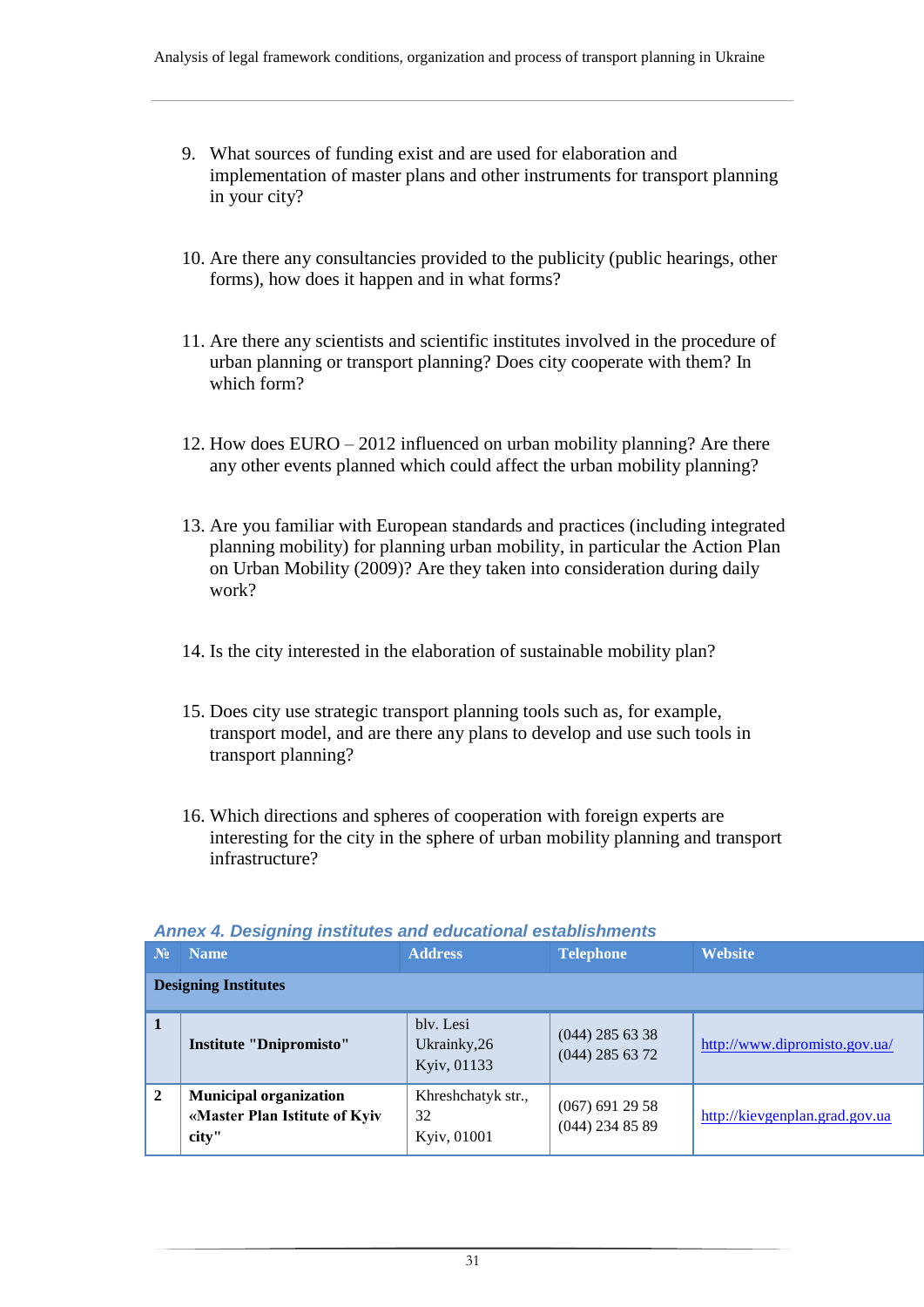| N <sub>2</sub>          | <b>Name</b>                                                                                                  | <b>Address</b>                                        | <b>Telephone</b>                       | <b>Website</b>                                     |  |  |
|-------------------------|--------------------------------------------------------------------------------------------------------------|-------------------------------------------------------|----------------------------------------|----------------------------------------------------|--|--|
|                         | <b>Designing Institutes</b>                                                                                  |                                                       |                                        |                                                    |  |  |
| $\mathbf{3}$            | Public company "Kyivproekt"                                                                                  | Khmelnytskoho<br>str., 16-22<br>Kyiv, 01030           | $(044)$ 234 05 20                      | http://kyivproekt.com.ua/                          |  |  |
| $\overline{\mathbf{4}}$ | <b>Shulhin State Road</b><br><b>Construction Research</b><br><b>Institute</b><br>(DerzdorNDI)                | prosp. Peremohy,<br>57<br>Kyiv, 03113                 | $(044)$ 201 08 79<br>$(044)$ 456 34 15 | http://www.dorndi.org.ua/                          |  |  |
| 5                       | Primary trade union<br>organization "NDPI<br>Mistobuduvannja"                                                | Velyka<br>Zhytomyrska str., 9<br>Kyiv, 01025          | $(044)$ 229 09 11                      |                                                    |  |  |
| 6                       | <b>State enterprise</b><br>"UkrNDIprotsyvilsilskbud"                                                         | prosp. 40-richchja<br>Zhovtnja, 50 Kyiv-<br>39, 03039 | $(044)$ 257 10 79                      | http://ukrcsb.com.ua/                              |  |  |
| $7\phantom{.0}$         | Mistoproekt, DP DIPM                                                                                         | Generala<br>Chuprynky str., 71<br>Lviv, 79044         | $(032)$ 238 96 96                      | ÷                                                  |  |  |
| 8                       | ME "Administration of the<br>Master Plan for the City of<br>Donetsk"                                         | Tcheluskinciv str.,<br>198b<br>Donetsk, 83015         | $(062)$ 381 30 11                      | www.genplan.donetsk.ua/                            |  |  |
| 9                       | Donetskyj projektno-<br>doslidnytskyj istytut<br>zaliznychnoho transportu<br><b>Ukrainy "Zheldorproekt"</b>  | Tcheluskinciv str.,<br>198d<br>Donetsk, 83016         | $(062)$ 319 30 45                      |                                                    |  |  |
| 10                      | <b>TOV Ukrdesigngroup</b>                                                                                    | Khimichna str., 4<br>Lviv, 79058                      | $(032)$ 232-41-33<br>$(032)$ 245-50-42 | http://www.udg.lviv.ua/                            |  |  |
| 11                      | TOV "Institute of<br><b>Geoinformation Systems"</b>                                                          | Vynnychenka str., 1<br>Lviv, 79008                    | $(032)$ 2367038                        | www.igis.lviv.ua                                   |  |  |
| 12                      | <b>Technological and Scientific</b><br><b>Research Institute of Civil</b><br><b>Aviation "Ukraeroproekt"</b> | prosp. Peremohy,<br>14<br>Kyiv, 01135                 | $(044)$ 241 27 16                      | ÷                                                  |  |  |
| 13                      | Designing institute "Kyiv<br>Prombudproekt"                                                                  | Kotsubynskoho str.,<br>1<br>Kyiv, 01030               | $(044)234-40-14$                       | http://www.prombudproekt.kiev.u<br>$\underline{a}$ |  |  |
| 14                      | Institute "Kyivdiprotrans"                                                                                   | Komynterna str. 15,<br>Kyiv 01032                     | $(044)$ 288 24 44                      | http://www.kgt.ua/                                 |  |  |
| 15                      | Ukrainian state institute on<br>designing the objects of road<br>management "Ukrdiprodor"                    | prosp.<br>Povitroflotskyj<br>39/1,<br>Kyiv, 03037     | $(044)$ 249 84 83                      | http://www.diprodor.com                            |  |  |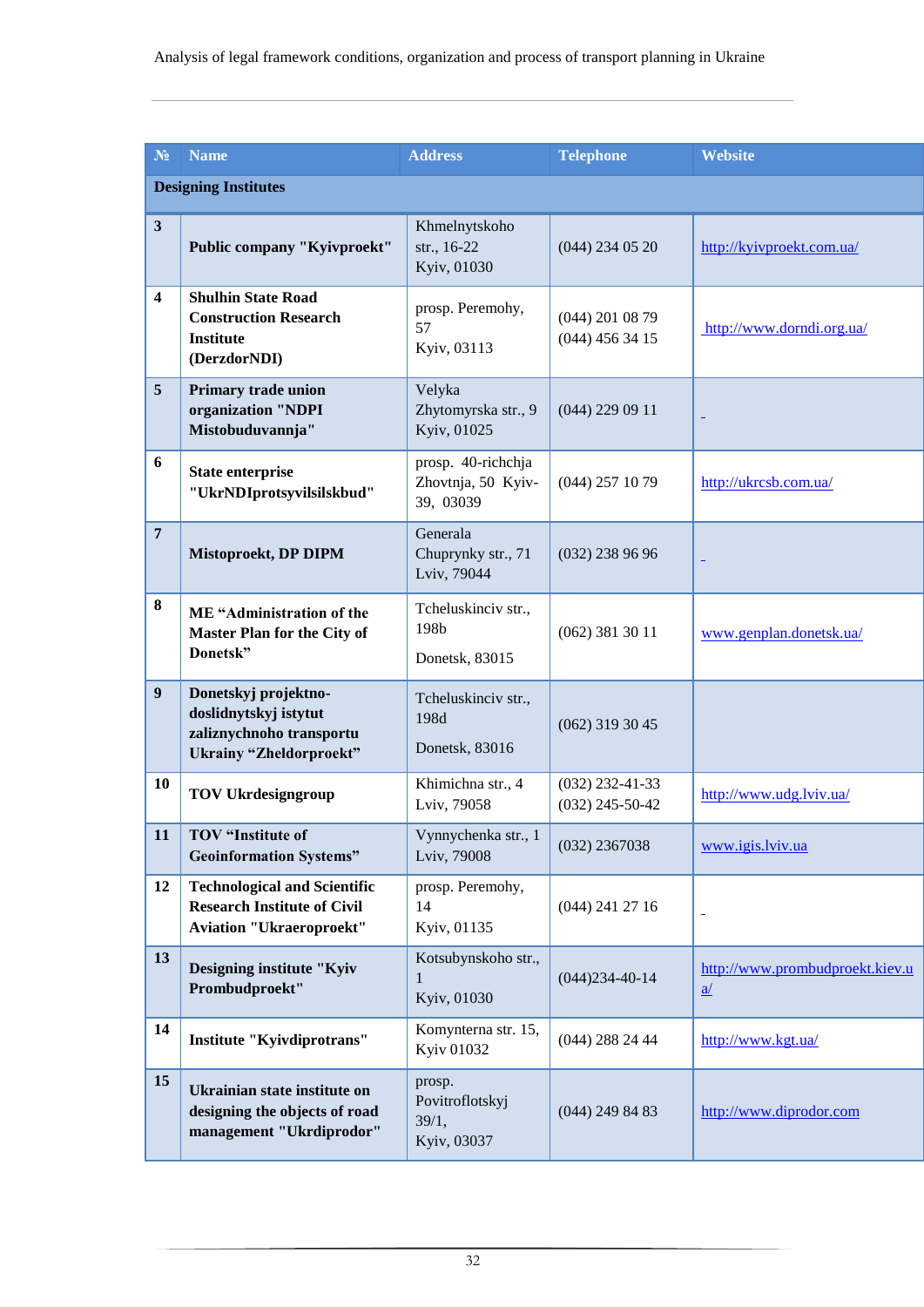| N <sub>2</sub>          | <b>Name</b>                                                                                                           | <b>Address</b>                                                   | <b>Telephone</b>                       | <b>Website</b>                                            |  |
|-------------------------|-----------------------------------------------------------------------------------------------------------------------|------------------------------------------------------------------|----------------------------------------|-----------------------------------------------------------|--|
|                         | <b>Designing Institutes</b>                                                                                           |                                                                  |                                        |                                                           |  |
| 16                      | <b>Institute "Richtransproekt"</b>                                                                                    | Nyzhnij Val str. 51<br>Kyiv, 04071                               | $(044)$ 417 34 02                      |                                                           |  |
| 17                      | <b>Institute KDMP</b><br>"Kyivdormistproekt"                                                                          | Khmelnytskoho<br>str., 16-22<br>Kyiv, 01030                      | $(044)$ 235 04 14                      | http://kdmp.com.ua                                        |  |
| 18                      | <b>Institute "Kharkivproekt"</b>                                                                                      | prosp. Lenina, 38,<br>Kharkiv 61166                              | $(057)$ 702 16 51<br>$(057)$ 702 56 59 | ۰                                                         |  |
| 19                      | TOV "Intelektproektservice"                                                                                           | prosp. Lenina, 25/1,<br>Kharkiv 61167                            | $(057)$ 341 05 48                      | http://intellect-proekt.com/                              |  |
| 20                      | <b>TOB «AROF»</b>                                                                                                     | prosp. Moscowskyj<br>199 b/ office 14<br>Kharkiv, 61037          | (057) 7632905<br>(057) 7632909         | $\blacksquare$                                            |  |
| 21                      | <b>Institute</b><br>Donbasgrazhdanproekt                                                                              | Shevchenka str., 4.<br>Donetsk, 83050                            | $(062)$ 311 20 06<br>$(062)$ 305 50 48 |                                                           |  |
| 22                      | <b>Ukrainian State Research</b><br><b>Design Institute</b><br>"UkrNIIproektrestavratsiya                              | Kontraktova sqr, 4.<br>Kyiv, 04070<br>Vul. Sumska,<br>43bKharkiv | $(044)$ 417 53 34<br>$(057)$ 343 50 77 |                                                           |  |
|                         | <b>Educational establishments</b>                                                                                     |                                                                  |                                        |                                                           |  |
| $\mathbf{1}$            | <b>Kharkiv National Automobile</b><br>and Highway University                                                          | Petrovskogo str., 25<br>Kharkiv, 61002                           | $(057)$ 700 38 66                      | http://www.khadi.kharkov.ua/                              |  |
| $\overline{2}$          | Kharkov national academy of<br>municipal economy                                                                      | Revolutsii str., 12,<br>12<br>Kharkiv, 61002                     | $(057)$ 707 31 09                      | http://www.kname.edu.ua/                                  |  |
| $\mathbf{3}$            | The National Academy of<br><b>Sciences of Ukraine</b>                                                                 | Volodymyrska str.,<br>54<br>Kyiv - 30, 01601                     | $(044)$ 234 32 43                      | http://www.nas.gov.ua                                     |  |
| $\overline{\mathbf{4}}$ | The Institute of Demographics<br>and Social Studies of the<br><b>National Academy of Sciences</b><br>of Ukraine       | Panasa Myrnoho<br>str.,<br>Kyiv, 01011                           | $(044)$ 254-3206                       | http://www.idss.org.ua/                                   |  |
| 5                       | <b>Institute of Economy and</b><br><b>Industry of the National</b><br><b>Academy of Sciences of</b><br><b>Ukraine</b> | Universytetska str.,<br>77<br>Donetsk, 83048                     | $(062)$ 311 57 90                      | http://www.nbuv.gov.ua/institutio<br>ns/ieprom/index.html |  |